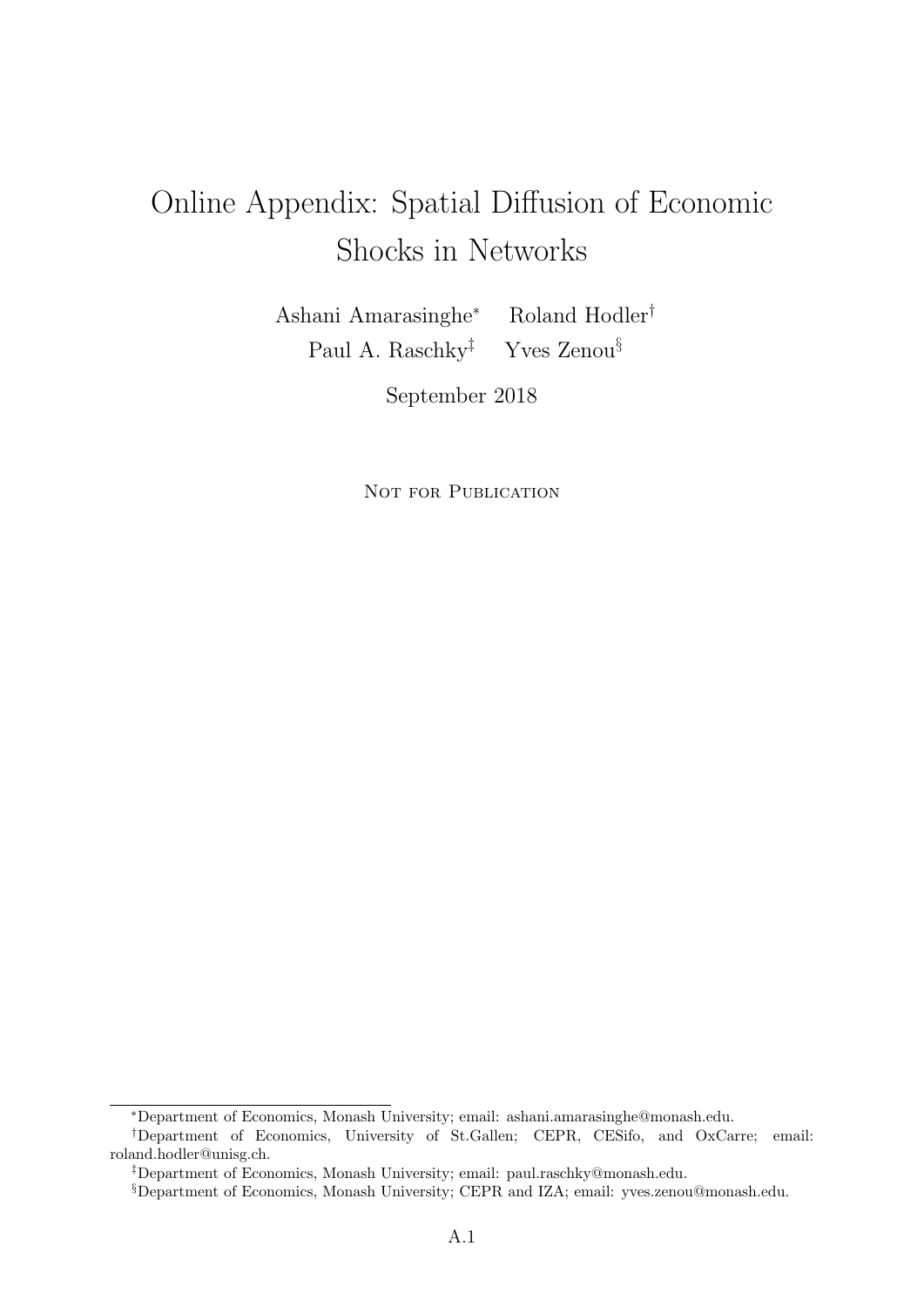### **Contents**

- A Additional Data Description
- B Correlation between Subnational GDP and Subnational Nighttime Lights in Africa
- C Main Result (complete table)
- D Robustness: Province-Year Fixed Effects
- E Robustness: Temporal and Spatial Lags
- F Robustness: Spatial Clustering of Standard Error
- G Robustness: Grid Cells as Unit of Observation
- H Robustness: Excluding Top Mineral Producers
- I Robustness: Fiscal Channel
- J Robustness: Contiguity Network
- K Robustness: Geodesic Network without Adjustment for Variability in Altitude
- L Robustness: Alternative Ethnicity Network
- M Robustness: Networks within and across Countries
- N Top-Ten Key Player Rankings for Populous Countries
- O Top-Ten Rankings from Policy Experiments for Kenya and Nigeria
- P Top-Ten Rankings from Policy Experiments for Other Populous Countries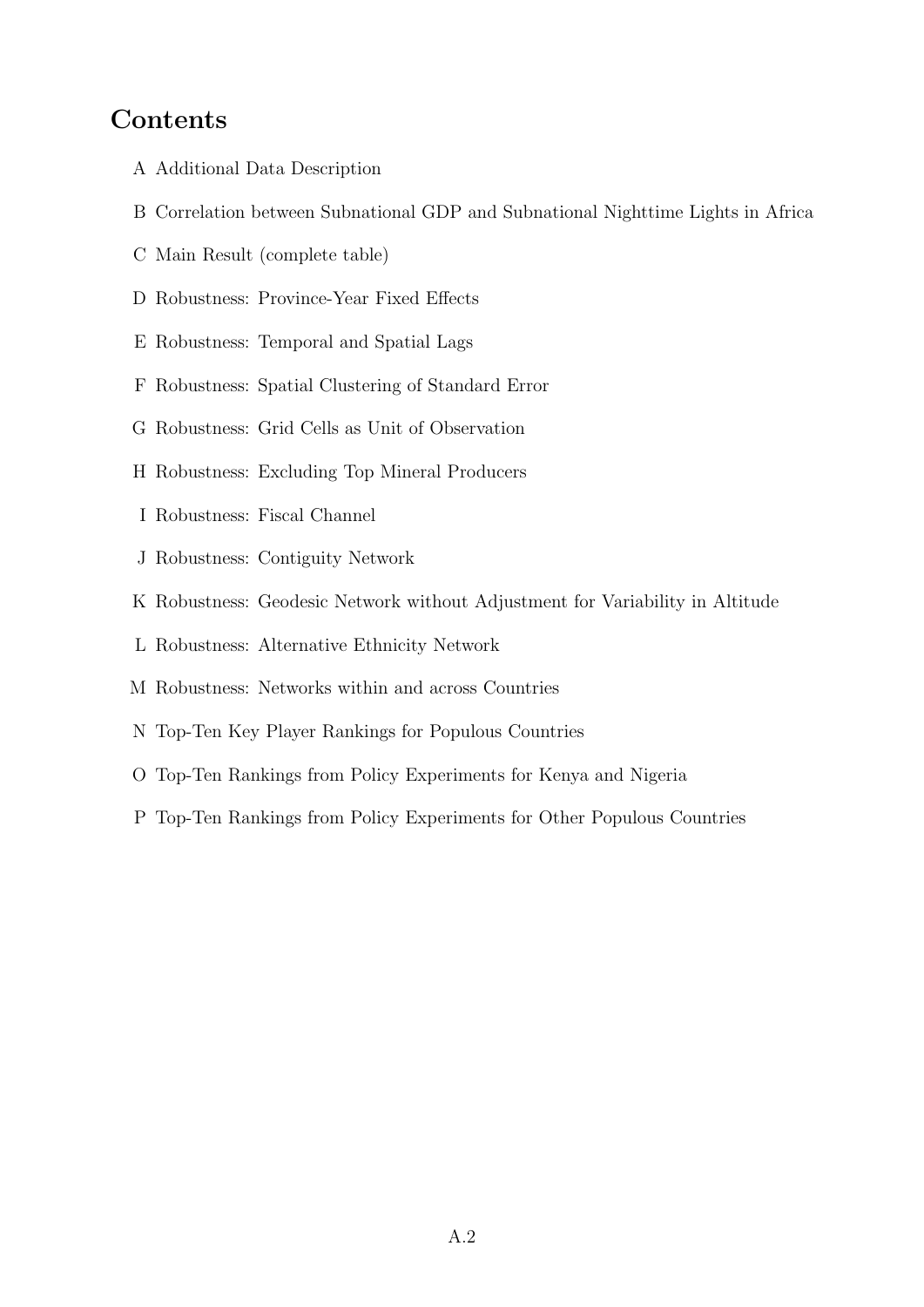# A Additional Data Description

#### A.1 Subnational Districts and Countries

Our analysis focuses on 5944 subnational districts, i.e., ADM2 regions, in 53 countries across the African continent. The list of countries and the number of subnational regions belonging to each country appear in Table A1. The geographic dispersion of subnational regions is graphically represented in Figure A1.

Figure A1: Districts in Africa

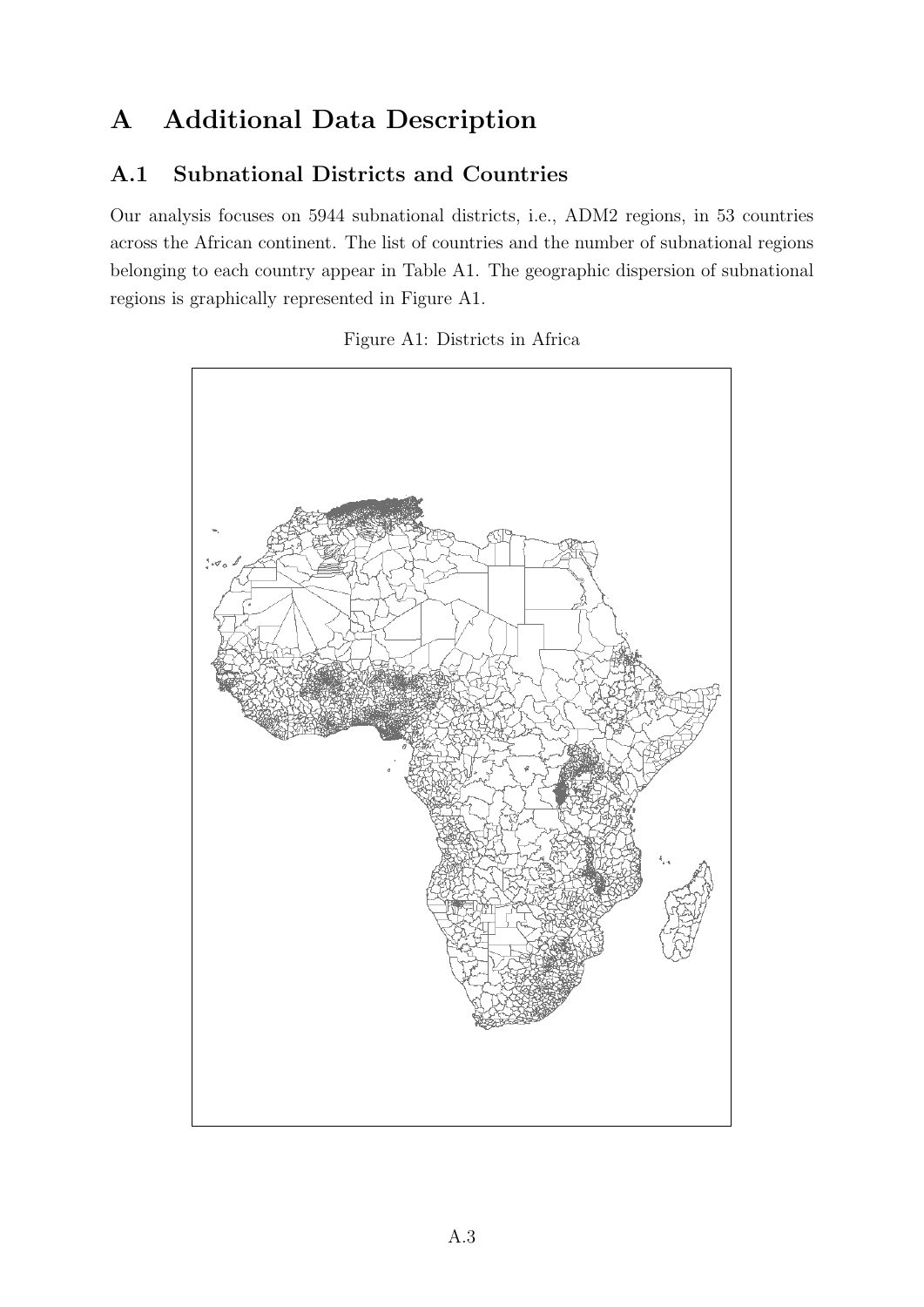| Table A1: List of Countries |  |  |
|-----------------------------|--|--|
|-----------------------------|--|--|

|                | Country                          | No. | of districts   |
|----------------|----------------------------------|-----|----------------|
| 1              | Algeria                          |     | 1,504          |
| $\overline{2}$ | Angola                           |     | 163            |
| 3              | Benin                            |     | 76             |
| 4              | Botswana                         |     | 25             |
| 5              | Burkina Faso                     |     | 301            |
| 6              | Burundi                          |     | 133            |
| 7              | Cameroon                         |     | 58             |
| 8              | Cape Verde                       |     | 16             |
| 9              | Central African Republic         |     | 51             |
| 10             | Chad                             |     | 53             |
| 11             | Comoros                          |     | 3              |
| 12             | Ivory Coast                      |     | 50             |
| 13             | Democratic Republic of the Congo |     | 38             |
| 14             | Djibouti                         |     | 11             |
| 15             | Egypt                            |     | 26             |
| 16             | Equatorial Guinea                |     | 6              |
| 17             | Eritrea                          |     | 50             |
| 18             | Ethiopia                         |     | 72             |
| 19             | Gabon                            |     | 37             |
| 20             | Gambia                           |     | 13             |
| 21             | Ghana                            |     | 137            |
| 22             | Guinea                           |     | 34             |
| 23             | Guinea-Bissau                    |     | 37             |
| 24             | Kenya                            |     | 48             |
| 25             | Lesotho                          |     | 10             |
| 26             | Liberia                          |     | 66             |
| 27             | Libya                            |     | 32             |
| 28             | Madagascar                       |     | 22             |
| 29             | Malawi                           |     | 253            |
| 30             | Mali                             |     | 51             |
| 31             | Mauritania                       |     | 44             |
| 32             | Mauritius                        |     | 10             |
| 33             | Morocco                          |     | 54             |
| 34             | Mozambique                       |     | 128            |
| 35             | Namibia                          |     | 107            |
| 36             | Niger                            |     | 36             |
| 37             | Nigeria                          |     | 775            |
| 38             | Republic of Congo                |     | 46             |
| 39             | Rwanda                           |     | 142            |
| 40             | Sao Tome and Principe            |     | $\overline{2}$ |
| 41             | Senegal                          |     | 30             |
| 42             | Sierra Leone                     |     | 14             |
| 43             | Somalia                          |     | 74             |
| 44             | South Africa                     |     | 354            |
| 45             | Sudan                            |     | 26             |
| 46             | Swaziland                        |     | 4              |
| 47             | Tanzania                         |     | 136            |
| 48             | Togo                             |     | 21             |
| 49             | Tunisia                          |     | 267            |
| 50             | Uganda                           |     | 162            |
| 51             | Western Sahara                   |     | $\overline{4}$ |
| 52             | Zambia                           |     | 72             |
| 53             | Zimbabwe                         |     | 60             |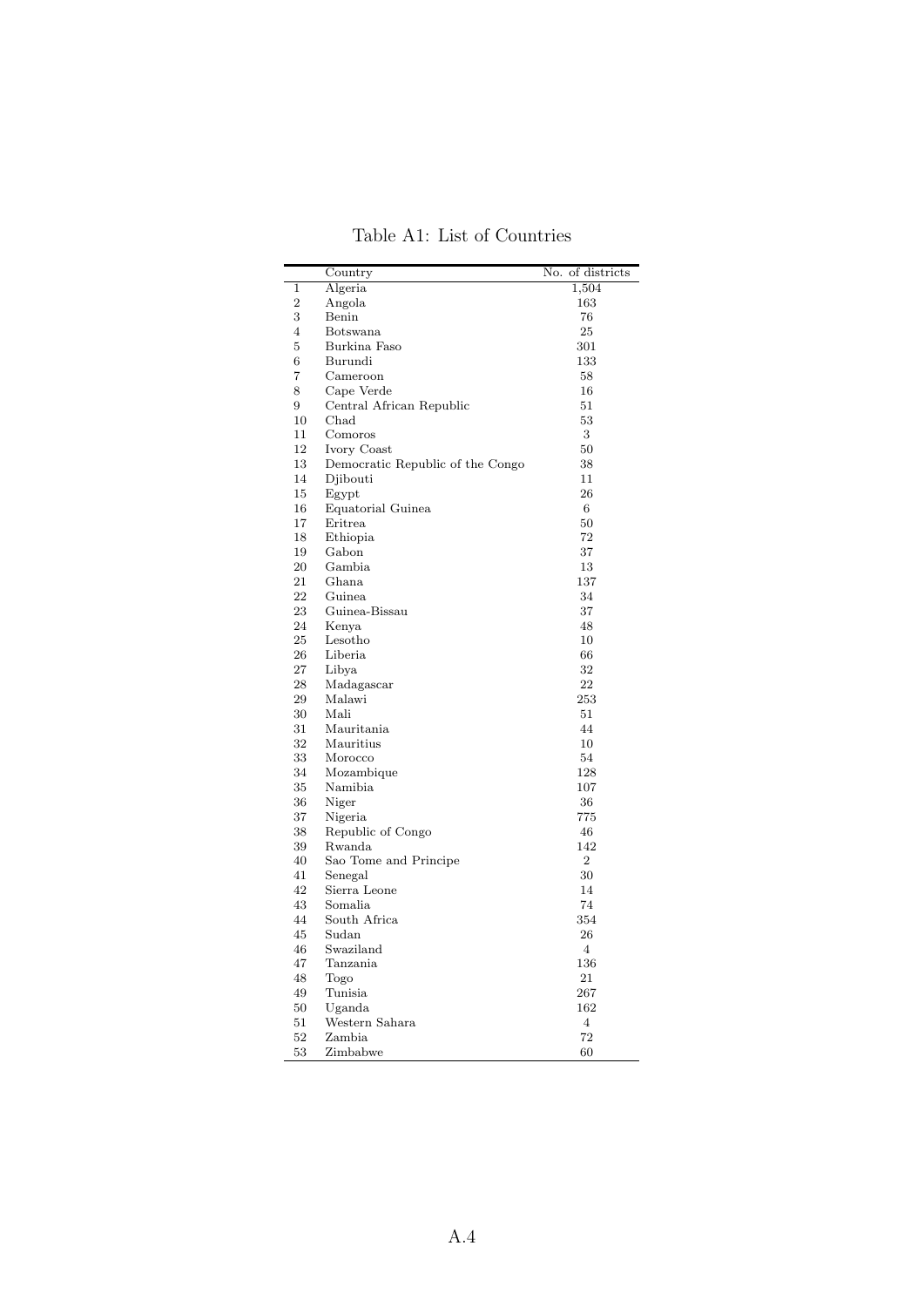### A.2 Ethnic Homelands

The ethnic connectivity matrix is based on the digitized map version of the Murdock (1958) map of the boundaries of ethnic homelands in Africa shown in Figure A2. Using the spatial overlay tool in ArcMap 10.2, we combined the ADM2 polylines from Figure A1 with the ethnic homeland polylines from Figure A2 to assign each district the ethnicity of the ethnic homeland that covers the largest area of this district.



Figure A2: Ethnic Homelands in Africa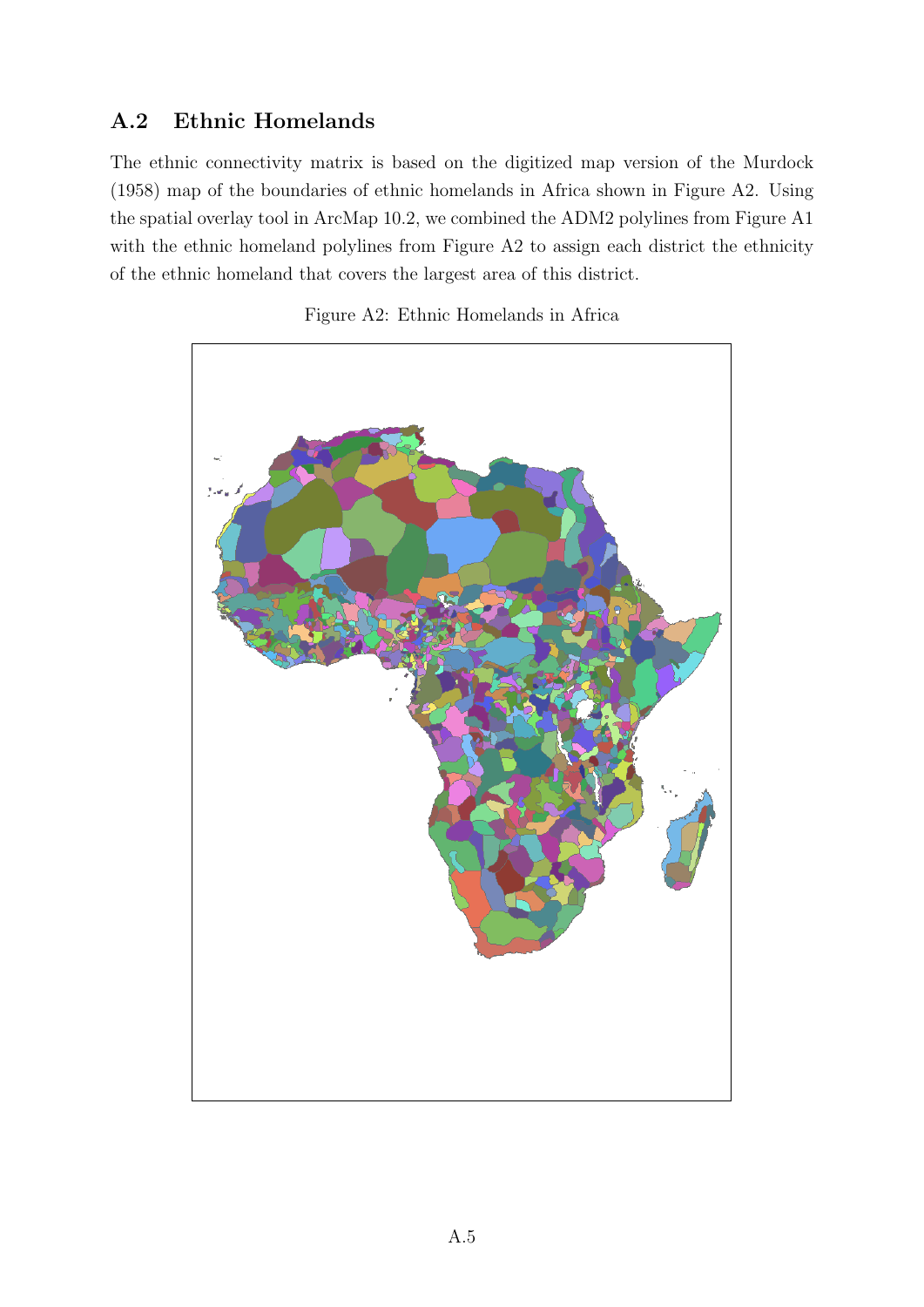### A.3 Road Network

Figure A3 shows the network of primary and secondary roads (in purple) from the Open-StreetMap data, with the district boundaries in the background (in light-gray).



Figure A3: Primary and Secondary Roads in Africa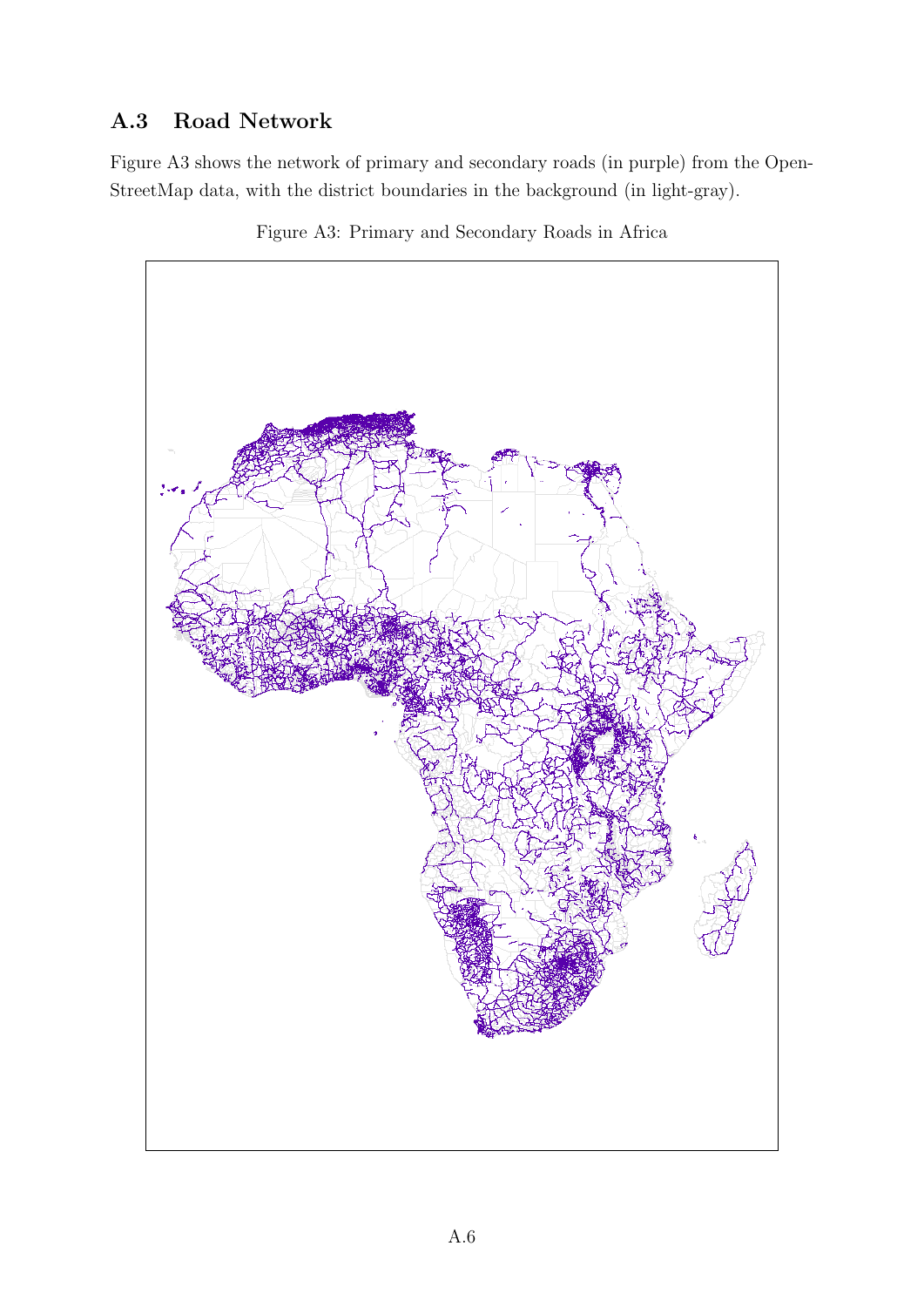#### A.4 Mines & Minerals

Figure A4 shows the location of mines from the SNL Minings & Metals database, with the district boundaries in the background. Table A2 lists the different types of minerals covered in this database as well as the source for the information on the world market price of these minerals.



Figure A4: Distribution of Mines in Africa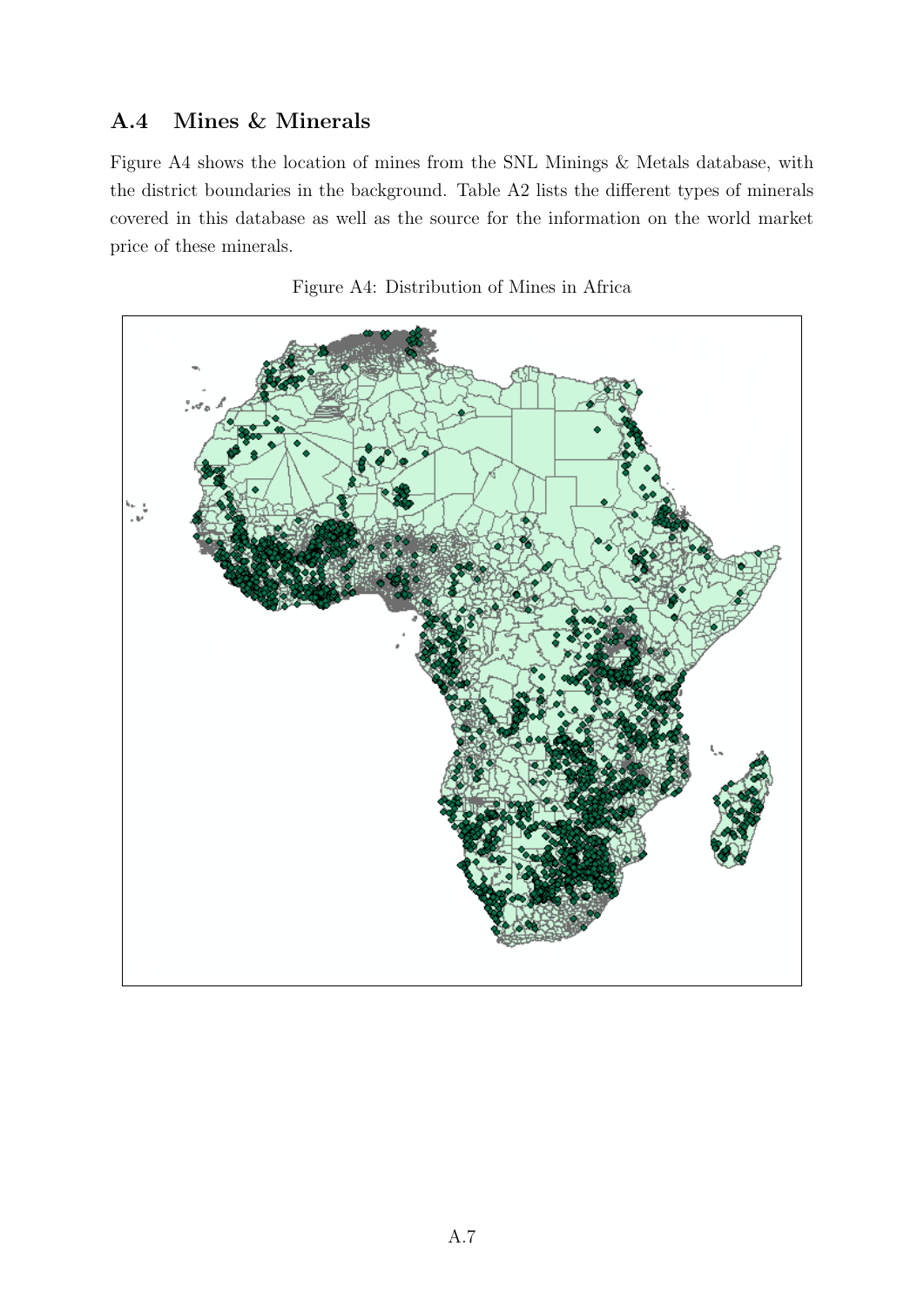|                | Name          | Measure       | Source                       |
|----------------|---------------|---------------|------------------------------|
| $\mathbf{1}$   | Antimony      | <b>Tonnes</b> | <b>USGS</b> Commodity Prices |
| $\overline{2}$ | Bauxite       | Tonnes        | <b>USGS Commodity Prices</b> |
| 3              | Chromite      | Tonnes        | <b>USGS Commodity Prices</b> |
| 4              | Coal          | Tonnes        | World Bank                   |
| 5              | Cobalt        | Tonnes        | <b>USGS</b> Commodity Prices |
| 6              | Copper        | Tonnes        | <b>SNL-Thomas Reuters</b>    |
| 7              | Diamond       | Carats        | <b>USGS Commodity Prices</b> |
| 8              | Gold          | Ounces        | <b>SNL-Thomas Reuters</b>    |
| 9              | Graphite      | Tonnes        | <b>USGS Commodity Prices</b> |
| 10             | Ilmenite      | Tonnes        | <b>USGS</b> Commodity Prices |
| 11             | <b>Iron</b>   | <b>Tonnes</b> | World Bank                   |
| 12             | Lanthanide    | Tonnes        | <b>USGS</b> Commodity Prices |
| 13             | Lead          | Tonnes        | World Bank                   |
| 14             | Lithium       | Tonnes        | <b>USGS Commodity Prices</b> |
| 15             | Managanese    | Tonnes        | <b>USGS Commodity Prices</b> |
| 16             | Nickel        | Tonnes        | World Bank                   |
| 17             | Niobium       | Tonnes        | <b>USGS</b> Commodity Prices |
| 18             | Palladium     | Ounces        | <b>SNL-Thomas Reuters</b>    |
| 19             | Phosphate     | Tonnes        | World Bank                   |
| 20             | Platinum      | Ounces        | <b>SNL-Thomas Reuters</b>    |
| 21             | Potash        | <b>Tonnes</b> | World Bank                   |
| 22             | Rutile        | Tonnes        | <b>USGS</b> Commodity Prices |
| 23             | Silver        | Ounces        | World Bank                   |
| 24             | Tin           | Tonnes        | <b>SNL-Thomas Reuters</b>    |
| 25             | Tantalum      | Tonnes        | <b>USGS Commodity Prices</b> |
| 26             | Tungsten      | Tonnes        | <b>USGS Commodity Prices</b> |
| 27             | Uranium Oxide | Pounds        | International Monetary Fund  |
| 28             | Vanadium      | <b>Tonnes</b> | <b>USGS Commodity Prices</b> |
| 29             | Yttrium       | Tonnes        | <b>SNL-Thomas Reuters</b>    |
| 30             | Zinc          | Tonnes        | SNL-Thomas Reuters           |
| 31             | Zircon        | <b>Tonnes</b> | <b>USGS Commodity Prices</b> |

Table A2: List of Minerals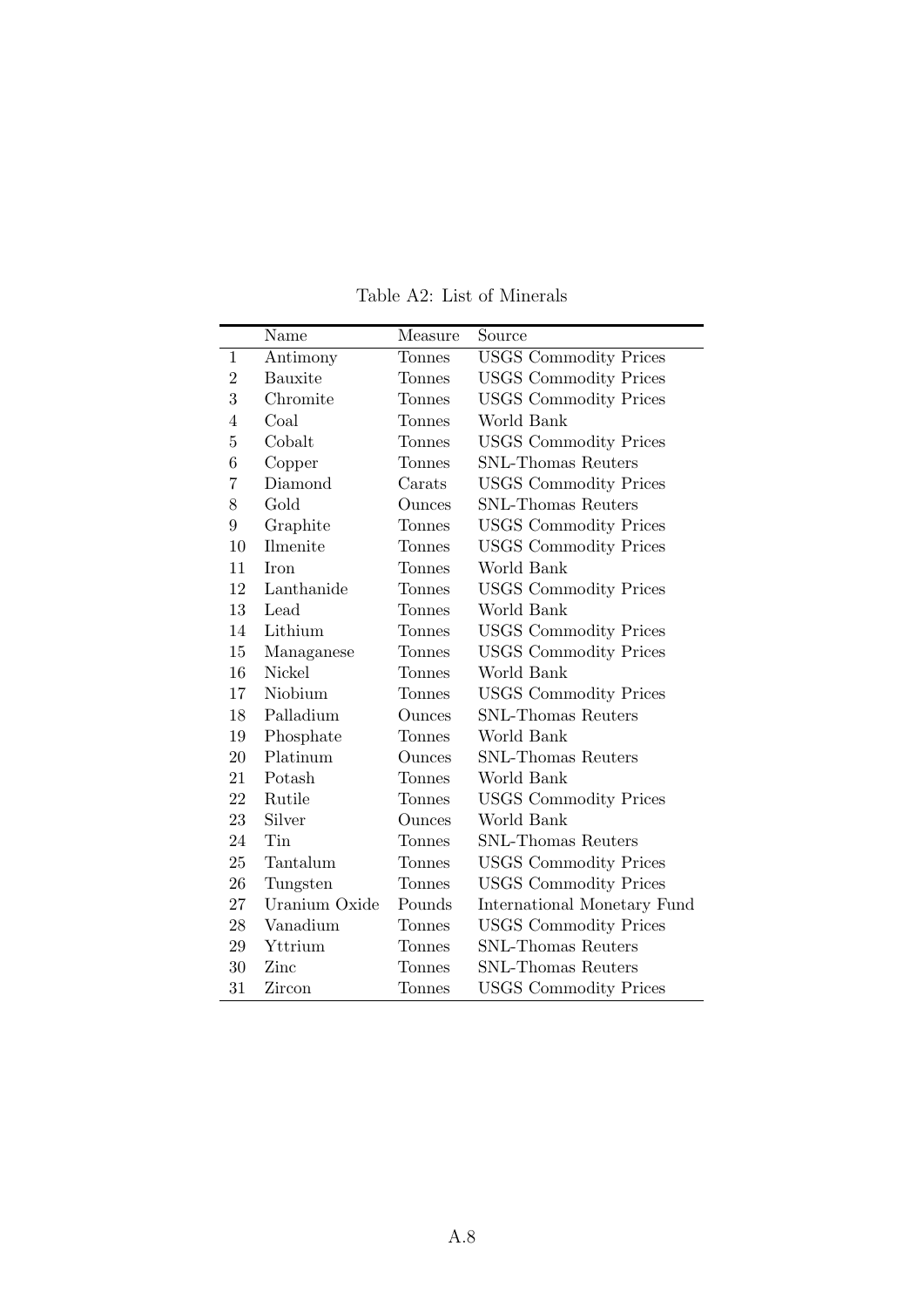# B Correlation between Subnational GDP and Subnational Nighttime Lights in Africa

Hodler and Raschky (2014, Appendix B) document a strong correlation between GDP per capita and nighttime lights in subnational administrative regions using the subnational GDP data by Gennaioli et al. (2014). In Table B1, we replicate their analysis using their data, but restricting the sample to the 82 subnational regions from the nine African countries for which Gennaioli et al. (2014) provide subnational GDP data. These countries are: Benin, Egypt, Kenya, Lesotho, Morocco, Mozambique, Nigeria, South Africa, and Tanzania. Comparing the results reported in Table B1 with those in Hodler and Raschky (2014) suggests that the relation between subnational GDP per capita and subnational nighttime lights is very similar in Africa as elsewhere.

|               | (1)        | $\mathbf{z}$ |
|---------------|------------|--------------|
| $Light_{ict}$ | $0.291***$ | $0.354***$   |
|               | (0.005)    | (0.047)      |
| R-squared     | 0.688      | 0.688        |
| Observations  | 1,200      | 1,200        |
| Region FE     | NΩ         | YES          |

Table B1: Subnational GDP and Nighttime Lights in Africa

Notes: Dependent variable is the logarithm of regional GDP per capita. OLS regressions. Light<sub>ict</sub> is the logarithm of average nighttime lights. Robust standard errors in parentheses. \*\*\*, \*\*, \* indicate significance at the 1, 5 and 10%-level, respectively.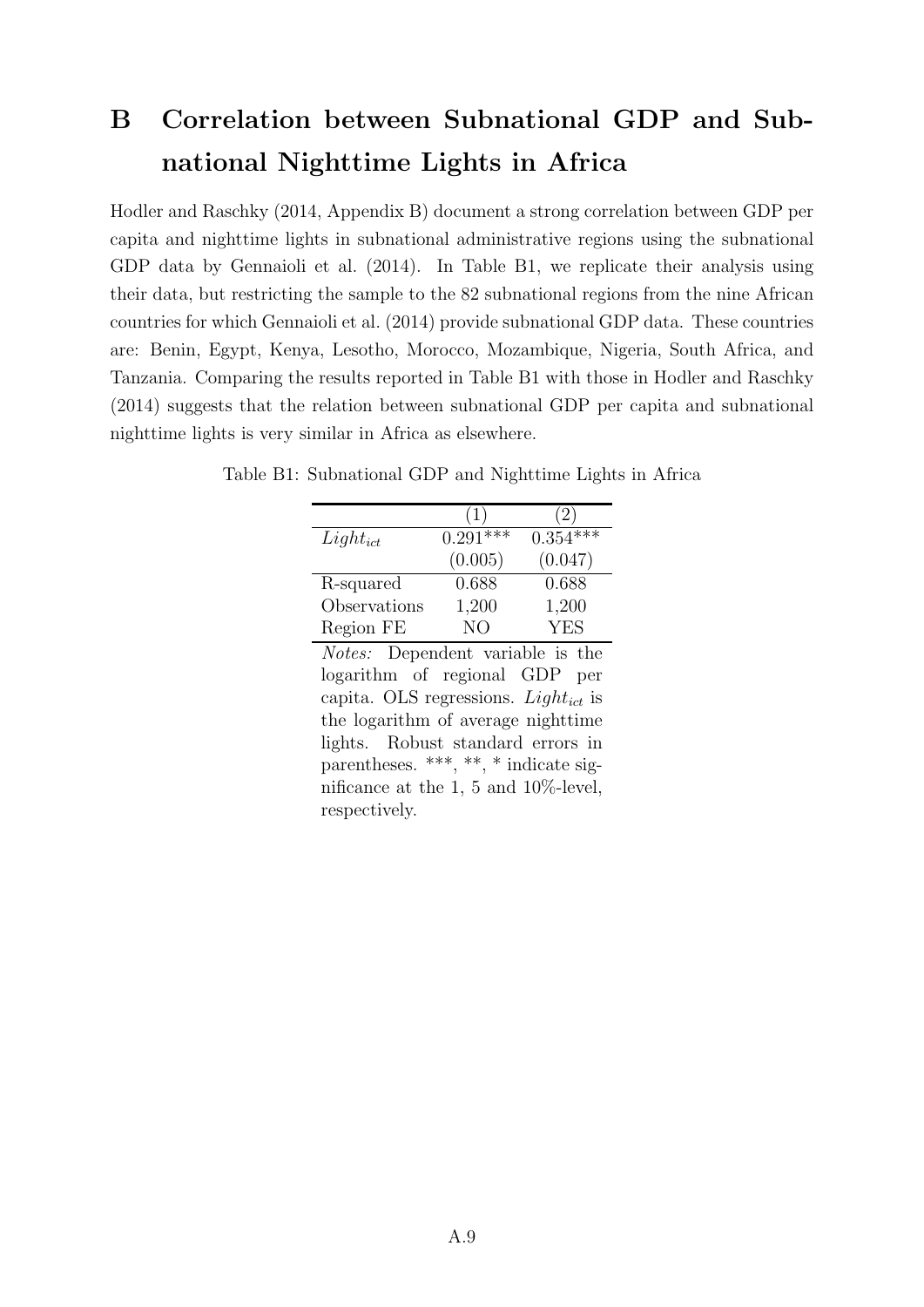## C Main Result (complete table)

|                                        | (1)                    | $\overline{2}$        | (3)                  | (4)                  | (5)                               | (6)                   | (7)                    | (8)                    |
|----------------------------------------|------------------------|-----------------------|----------------------|----------------------|-----------------------------------|-----------------------|------------------------|------------------------|
|                                        | <b>OLS</b>             | IV                    | <b>OLS</b>           | IV                   | <b>OLS</b>                        | IV                    | <b>OLS</b>             | IV                     |
|                                        |                        |                       |                      |                      | Dependent variable: Lightict      |                       |                        |                        |
|                                        |                        |                       |                      |                      |                                   |                       |                        |                        |
| Ethnicity W Light <sub>ict</sub>       | $0.552***$             | 0.271                 |                      |                      |                                   |                       | $0.160***$             | $0.342***$             |
|                                        | (0.015)                | (0.176)               |                      |                      |                                   |                       | (0.013)                | (0.122)                |
| $Inv\ Dist\ W\ Light_{ict}$            |                        |                       | $0.550***$           | $0.639***$           |                                   |                       | $0.246***$             | $0.305**$              |
|                                        |                        |                       | (0.012)              | (0.131)              |                                   |                       | (0.011)                | (0.124)                |
| $Inv$ Road W Light <sub>ict</sub>      |                        |                       |                      |                      | $0.556***$                        | $0.280**$             | $0.393***$             | $0.361***$             |
|                                        |                        |                       |                      |                      | (0.010)                           | (0.113)               | (0.015)                | (0.116)                |
| $Population_{ict}$                     | $0.243***$             | $0.179***$            | $0.178***$           | $-0.023$             | $0.162***$                        | $-0.098***$           | $0.095***$             | $-0.220***$            |
|                                        | (0.033)<br>$-0.011*$   | (0.035)<br>$-0.012**$ | (0.027)<br>$-0.011*$ | (0.031)<br>$-0.011*$ | (0.026)<br>$-0.010**$             | (0.033)<br>$-0.013**$ | (0.026)                | (0.036)                |
| $Conflict_{ict}$                       |                        |                       |                      |                      |                                   |                       | $-0.008$               | $-0.006$               |
|                                        | (0.006)<br>$-0.377***$ | (0.006)               | (0.006)              | (0.006)              | (0.005)                           | (0.006)               | (0.005)<br>$-0.171***$ | (0.006)<br>$-0.256***$ |
| Ethnicity W Population <sub>jct</sub>  | (0.041)                | 0.096<br>(0.060)      |                      |                      |                                   |                       |                        |                        |
|                                        | $-0.031***$            | $-0.043**$            |                      |                      |                                   |                       | (0.035)<br>$-0.019*$   | (0.057)<br>$-0.020$    |
| Ethnicity W Conflict <sub>ict</sub>    | (0.011)                | (0.018)               |                      |                      |                                   |                       | (0.011)                | (0.017)                |
|                                        |                        |                       | $-0.247***$          | $0.363***$           |                                   |                       | $-0.021$               | $0.240***$             |
| $Inv\ Dist\ W\ Population_{ict}$       |                        |                       | (0.039)              | (0.042)              |                                   |                       | (0.036)                | (0.046)                |
| $Inv\ Dist\ W\ Conflict_{ict}$         |                        |                       | $-0.018*$            | $-0.018$             |                                   |                       | $-0.009$               | $-0.012$               |
|                                        |                        |                       | (0.011)              | (0.015)              |                                   |                       | (0.011)                | (0.015)                |
| $Inv$ Road W Population <sub>ict</sub> |                        |                       |                      |                      | $-0.128***$                       | $0.582***$            | 0.048                  | $0.475***$             |
|                                        |                        |                       |                      |                      | (0.035)                           | (0.043)               | (0.041)                | (0.050)                |
| $Inv$ Road W Conflict <sub>ict</sub>   |                        |                       |                      |                      | $-0.004$                          | $-0.018$              | 0.004                  | 0.001                  |
|                                        |                        |                       |                      |                      | (0.009)                           | (0.012)               | (0.010)                | (0.013)                |
| $MP_{ict}$                             | $0.125***$             | $0.118***$            | $0.120***$           | $0.116***$           | $0.111***$                        | $0.112***$            | $0.115***$             | $0.107***$             |
|                                        | (0.014)                | (0.015)               | (0.013)              | (0.014)              | (0.013)                           | (0.014)               | (0.014)                | (0.016)                |
|                                        |                        |                       |                      |                      |                                   |                       |                        |                        |
| First stage:                           |                        |                       |                      |                      | Dependent variable: $Light_{ict}$ |                       |                        |                        |
|                                        |                        |                       |                      |                      |                                   |                       |                        |                        |
| $MP_{ict}$                             |                        | $0.121***$            |                      | $0.124***$           |                                   | $0.119***$            |                        | $0.123***$             |
|                                        |                        | (0.015)               |                      | (0.014)              |                                   | (0.014)               |                        | (0.015)                |
|                                        |                        |                       |                      |                      |                                   |                       |                        |                        |
| First-stage F-stat                     |                        | 63.83                 |                      | 85.00                |                                   | 71.90                 |                        | 63.64                  |
| Observations                           | 101,048                | 101,048               | 101,048              | 101,048              | 101,048                           | 101,048               | 101,048                | 101,048                |
| District FE                            | <b>YES</b>             | <b>YES</b>            | <b>YES</b>           | <b>YES</b>           | <b>YES</b>                        | <b>YES</b>            | <b>YES</b>             | <b>YES</b>             |
| Country-year FE                        | <b>YES</b>             | <b>YES</b>            | <b>YES</b>           | <b>YES</b>           | <b>YES</b>                        | <b>YES</b>            | <b>YES</b>             | <b>YES</b>             |
| Additional controls                    | <b>YES</b>             | <b>YES</b>            | <b>YES</b>           | <b>YES</b>           | <b>YES</b>                        | <b>YES</b>            | <b>YES</b>             | <b>YES</b>             |

#### Table C1: Connectivity based on ethnicity, geography and roads

Notes: This table corresponds to Table 2 in Section 6, but reports the coefficient estimates on all (second-stage) control variables. Even columns report standard fixed effects regressions with district and country-year fixed effects, and odd columns IV estimates. See Section 4 for the definitions of all variables. The first stage further includes the control variables indicated in Section 5. Standard errors, clustered at the network level, are in parentheses. \*\*\*, \*\*, \* indicate significance at the 1, 5 and 10% level, respectively.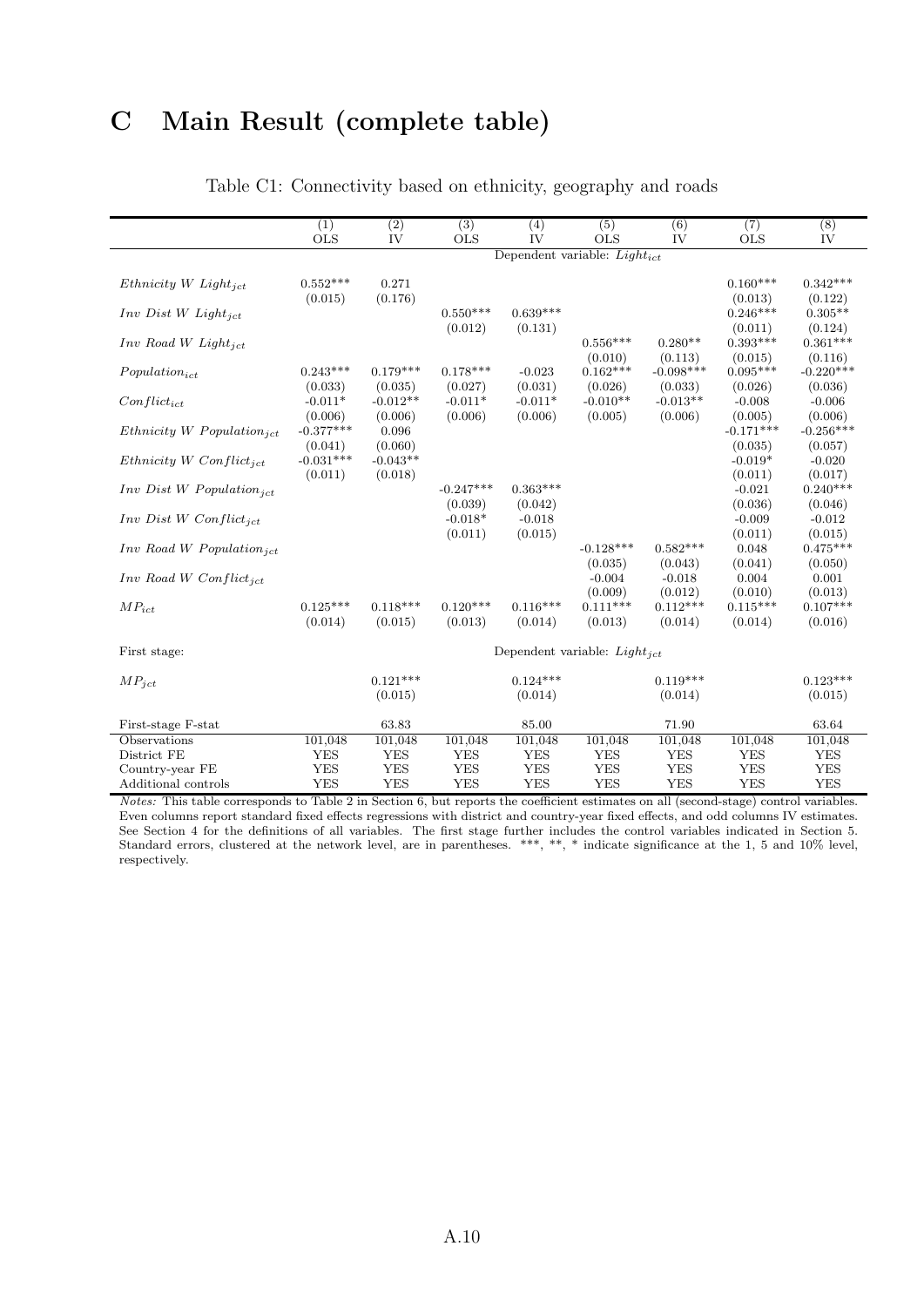## D Robustness: Province-Year Fixed Effects

|                                  | $\left( 1\right)$ | (2)        | (3)        | $^{(4)}$   | (5)                               | (6)        | (7)        | (8)        |
|----------------------------------|-------------------|------------|------------|------------|-----------------------------------|------------|------------|------------|
|                                  | <b>OLS</b>        | IV         | <b>OLS</b> | IV         | <b>OLS</b>                        | IV         | <b>OLS</b> | IV         |
|                                  |                   |            |            |            | Dependent variable: $Light_{ict}$ |            |            |            |
|                                  |                   |            |            |            |                                   |            |            |            |
| Ethnicity W Light <sub>ict</sub> | $0.044**$         | 0.301      |            |            |                                   |            | $-0.029$   | $0.469***$ |
|                                  | (0.019)           | (0.187)    |            |            |                                   |            | (0.019)    | (0.151)    |
| $Inv\ Dist\ W\ Light_{ict}$      |                   |            | $0.118***$ | $0.748***$ |                                   |            | $0.037**$  | $0.473***$ |
|                                  |                   |            | (0.015)    | (0.119)    |                                   |            | (0.014)    | (0.101)    |
| $Inv$ Road W $Light_{jet}$       |                   |            |            |            | $0.220***$                        | $0.779***$ | $0.214***$ | $0.484***$ |
|                                  |                   |            |            |            | (0.013)                           | (0.108)    | (0.017)    | (0.119)    |
| First stage:                     |                   |            |            |            | Dependent variable: $Light_{ict}$ |            |            |            |
|                                  |                   |            |            |            |                                   |            |            |            |
| $MP_{ict}$                       |                   | $0.132***$ |            | $0.131***$ |                                   | $0.133***$ |            | $0.136***$ |
|                                  |                   | (0.015)    |            | (0.014)    |                                   | (0.015)    |            | (0.016)    |
|                                  |                   |            |            |            |                                   |            |            |            |
| First-stage F-stat               |                   | 74.15      |            | 89.56      |                                   | 84.44      |            | 69.15      |
|                                  |                   |            |            |            |                                   |            |            |            |
| Observations                     | 101,048           | 101,048    | 101,048    | 101,048    | 101,048                           | 101,048    | 101,048    | 101,048    |
| District FE                      | YES               | YES        | <b>YES</b> | YES        | <b>YES</b>                        | <b>YES</b> | <b>YES</b> | YES        |
| Province-year FE                 | YES               | YES        | <b>YES</b> | YES        | <b>YES</b>                        | <b>YES</b> | <b>YES</b> | YES        |
| Additional controls              | YES               | YES        | YES        | YES        | YES                               | YES        | YES        | YES        |

#### Table D1: Province-Year Fixed Effects

Notes: Even columns report standard fixed effects regressions with district and province(ADM1)-year fixed effects, and odd columns IV estimates. See Section 4 for the definitions of all variables. Ethnicity W Light<sub>jct</sub> is weighted Light<sub>jct</sub> with weights based on the row-normalized ethnicity matrix. Inv Dist W Light<sub>jct</sub> (Inv Road W Light<sub>jct</sub>) is weighted Light<sub>jct</sub> with weights based on the row-normalized matrix of the inverse altitude-adjusted geodesic distances (inverse road distances) truncated at 70km. Additional control variables are population, conflict and  $\overline{MP}_{ict}$  as well as weighted population and conflict in districts  $j \neq i$ .  $MP_{jet}$  is an interaction term based on cross-sectional information on the location of mines and time-varying world prices of the commodities produced in these mines (see equation (11)). The first stage further includes the control variables indicated in equation (10). Standard errors, clustered at the network level, are in parentheses. \*\*\*,  $^{\ast\ast},$   $^{\ast}$  indicate significance at the 1, 5 and 10%-level, respectively.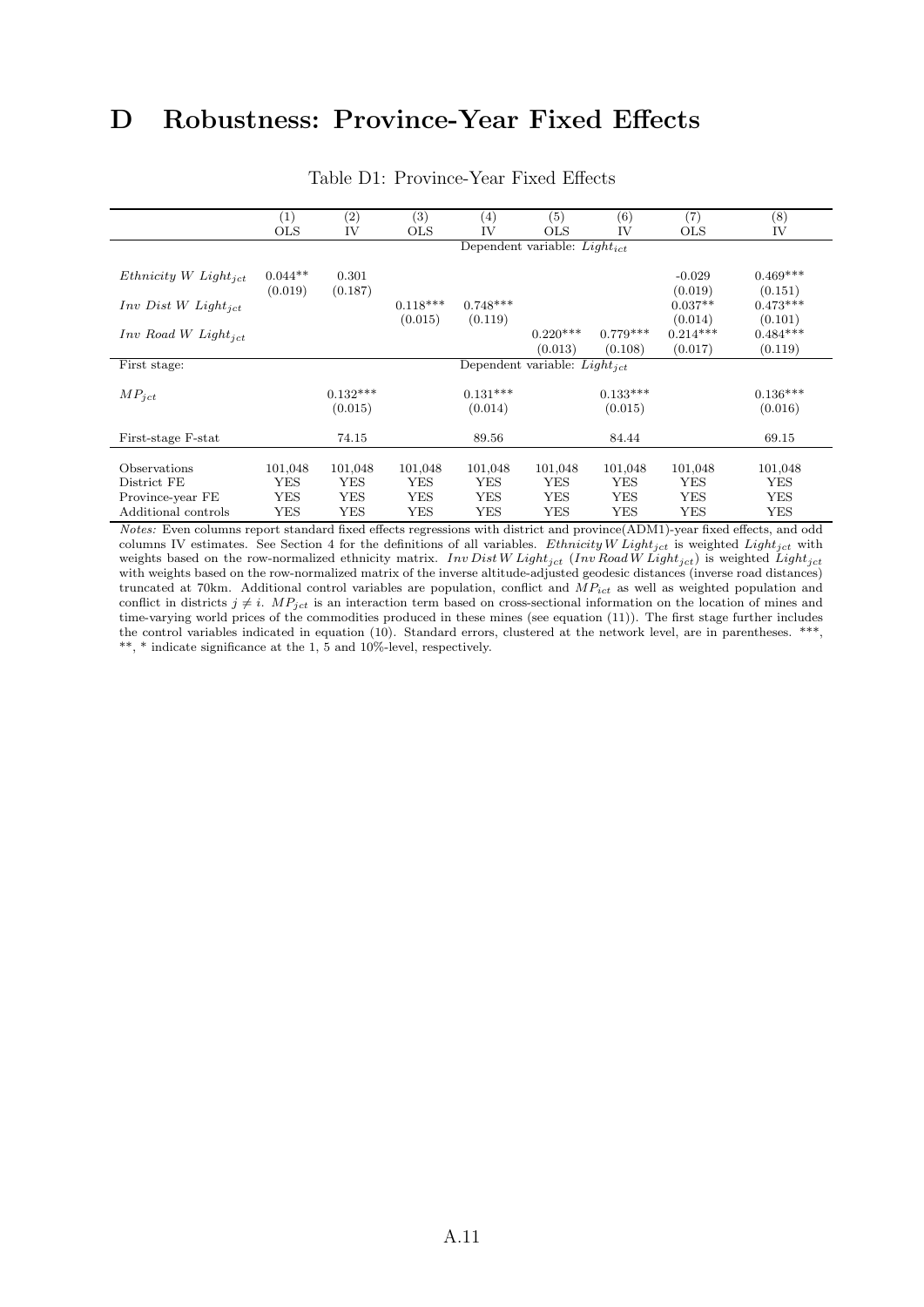## E Robustness: Temporal and Spatial Lags

|                               | (1)        | $\left( 2\right)$                 | (3)        | $\left(4\right)$                    | (5)        | (6)        | (7)        | $^{(8)}$   |  |
|-------------------------------|------------|-----------------------------------|------------|-------------------------------------|------------|------------|------------|------------|--|
|                               | <b>OLS</b> | IV                                | <b>OLS</b> | IV                                  | <b>OLS</b> | IV         | <b>OLS</b> | IV         |  |
|                               |            | Dependent variable: $Light_{ict}$ |            |                                     |            |            |            |            |  |
|                               |            |                                   |            |                                     |            |            |            |            |  |
| Ethnicity W Light $_{ict-1}$  | $0.350***$ | $0.457**$                         |            |                                     |            |            | $0.114***$ | $0.356***$ |  |
|                               | (0.019)    | (0.200)                           |            |                                     |            |            | (0.017)    | (0.130)    |  |
| $Inv\ Dist\ W\ Light_{ict-1}$ |            |                                   | $0.334***$ | $0.695***$                          |            |            | $0.147***$ | $0.366***$ |  |
|                               |            |                                   | (0.014)    | (0.138)                             |            |            | (0.013)    | (0.132)    |  |
| $Inv$ Road W Light $_{ict-1}$ |            |                                   |            |                                     | $0.333***$ | $0.279**$  | $0.229***$ | $0.317***$ |  |
|                               |            |                                   |            |                                     | (0.011)    | (0.117)    | (0.014)    | (0.122)    |  |
|                               |            |                                   |            |                                     |            |            |            |            |  |
| First stage:                  |            |                                   |            | Dependent variable: $Light_{ict-1}$ |            |            |            |            |  |
|                               |            | $0.111***$                        |            | $0.115***$                          |            | $0.111***$ |            | $0.114***$ |  |
| $MP_{ict-1}$                  |            |                                   |            |                                     |            |            |            |            |  |
|                               |            | (0.015)                           |            | (0.014)                             |            | (0.015)    |            | (0.016)    |  |
| First-stage F-stat            |            | 51.56                             |            | 65.42                               |            | 56.89      |            | 49.56      |  |
| Observations                  | 101,048    | 101,048                           | 101,048    | 101,048                             | 101,048    | 101,048    | 101,048    | 101,048    |  |
| District FE                   | <b>YES</b> | YES                               | <b>YES</b> | <b>YES</b>                          | <b>YES</b> | YES        | <b>YES</b> | <b>YES</b> |  |
| Country-year FE               | <b>YES</b> | <b>YES</b>                        | <b>YES</b> | <b>YES</b>                          | <b>YES</b> | YES        | <b>YES</b> | <b>YES</b> |  |
| Additional controls           | YES        | YES                               | YES        | YES                                 | YES        | YES        | YES        | <b>YES</b> |  |

#### Table E1: Temporal and Spatial Lags

Notes: Even columns report standard fixed effects regressions with district and country-year fixed effects, and odd columns IV estimates. See Section 4 for the definitions of all variables. Ethnicity W Light<sub>ict</sub> is weighted Light<sub>ict</sub> with weights based on the row-normalized ethnicity matrix. Inv Dist W Light<sub>jct</sub> (Inv Road W Light<sub>jct</sub>) is weighted Light<sub>jct</sub> with weights based on the row-normalized matrix of the inverse altitude-adjusted geodesic distances (inverse road distances) truncated at 70km. Additional control variables are population, conflict and  $\overline{M}P_{ict}$  as well as weighted population and conflict in districts  $j \neq i$ .  $MP_{jet}$  is an interaction term based on cross-sectional information on the location of mines and time-varying world prices of the commodities produced in these mines (see equation (11)). The first stage further includes the control variables indicated in equation (10). Standard errors, clustered at the network level, are in parentheses. \*\*\*, \*\*, \* indicate significance at the 1, 5 and 10%-level, respectively.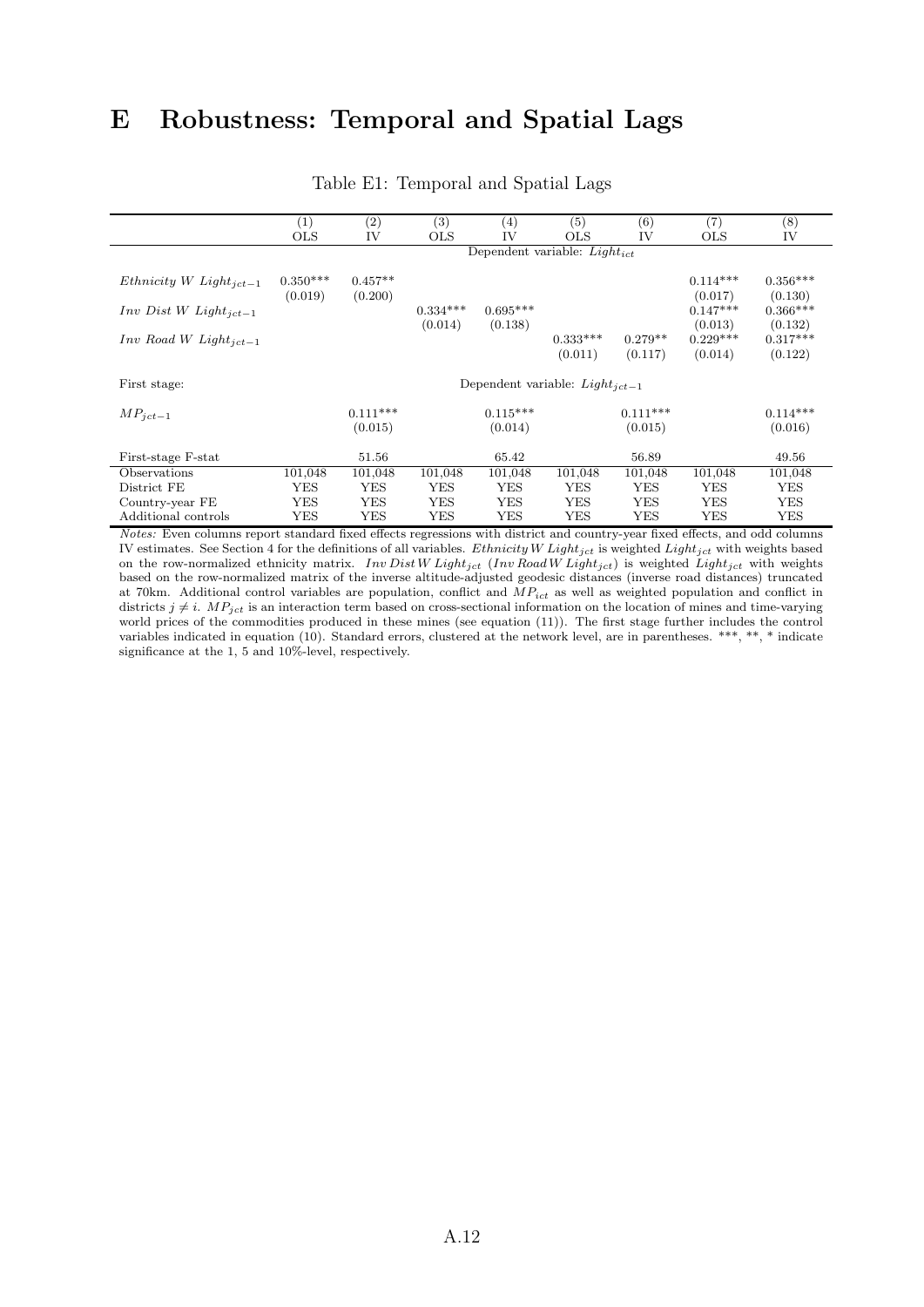## F Robustness: Spatial Clustering of Standard Errors

|                                   | (1)                   | $\left( 2\right)$     | (3)        | $\left( 4\right)$     | (5)                               | (6)                   | (7)                              | (8)                              |
|-----------------------------------|-----------------------|-----------------------|------------|-----------------------|-----------------------------------|-----------------------|----------------------------------|----------------------------------|
|                                   | <b>OLS</b>            | IV                    | <b>OLS</b> | IV                    | <b>OLS</b>                        | IV                    | <b>OLS</b>                       | IV                               |
|                                   |                       |                       |            |                       | Dependent variable: $Light_{ict}$ |                       |                                  |                                  |
| Ethnicity W Light <sub>ict</sub>  | $0.552***$<br>(0.015) | 0.271<br>(0.165)      |            |                       |                                   |                       | $0.160***$<br>(0.012)            | $0.342***$<br>(0.107)            |
| $Inv\ Dist\ W\ Light_{ict}$       |                       |                       | $0.550***$ | $0.639***$            |                                   |                       | $0.246***$                       | $0.305***$                       |
| $Inv$ Road W Light <sub>ict</sub> |                       |                       | (0.012)    | (0.132)               | $0.556***$<br>(0.012)             | $0.280**$<br>(0.126)  | (0.011)<br>$0.393***$<br>(0.013) | (0.112)<br>$0.361***$<br>(0.108) |
| First stage:                      |                       |                       |            |                       | Dependent variable: $Light_{ict}$ |                       |                                  |                                  |
| $MP_{ict}$                        |                       | $0.121***$<br>(0.013) |            | $0.124***$<br>(0.014) |                                   | $0.119***$<br>(0.013) |                                  | $0.123***$<br>(0.013)            |
| First-stage F-stat                |                       | 82.84                 |            | 84.89                 |                                   | 79.70                 |                                  | 84.66                            |
| Observations                      | 101,048               | 101,048               | 101,048    | 101,048               | 101,048                           | 101,048               | 101,048                          | 101,048                          |
| District FE                       | <b>YES</b>            | <b>YES</b>            | YES        | <b>YES</b>            | <b>YES</b>                        | YES                   | <b>YES</b>                       | <b>YES</b>                       |
| Country-year FE                   | YES                   | <b>YES</b>            | YES        | <b>YES</b>            | <b>YES</b>                        | <b>YES</b>            | <b>YES</b>                       | <b>YES</b>                       |
| Additional controls               | YES                   | YES                   | YES        | YES                   | YES                               | YES                   | YES                              | <b>YES</b>                       |

Table F1: Spatial Clustering of Standard Errors

Notes: Even columns report standard fixed effects regressions with district and country-year fixed effects, and odd columns report IV estimates. See Section 4 for the definitions of all variables. Ethnicity W Light<sub>ict</sub> is weighted Light<sub>ict</sub>, with weights based on the row-normalized ethnicity matrix. Inv Dist W Light<sub>jct</sub> (Inv Road W Light<sub>jct</sub>) is weighted Light<sub>jct</sub>, with weights based on the row-normalized matrix of the inverse altitude-adjusted geodesic distances (inverse road distances) truncated at 70km. Additional control variables are population, conflict and  $\overrightarrow{MP}_{ict}$  as well as weighted population and conflict in districts  $j \neq i$ .  $MP_{jet}$  is an interaction term based on cross-sectional information on the location of mines and time-varying world prices of the commodities produced in these mines (see equation (11)). The first stage further includes the control variables indicated in equation (10). Spatially clustered standard errors are in parentheses, allowing for spatial correlation up to 70km and for infinite serial correlation. \*\*\*, \*\*, \* indicate significance at the 1, 5 and 10% level, respectively.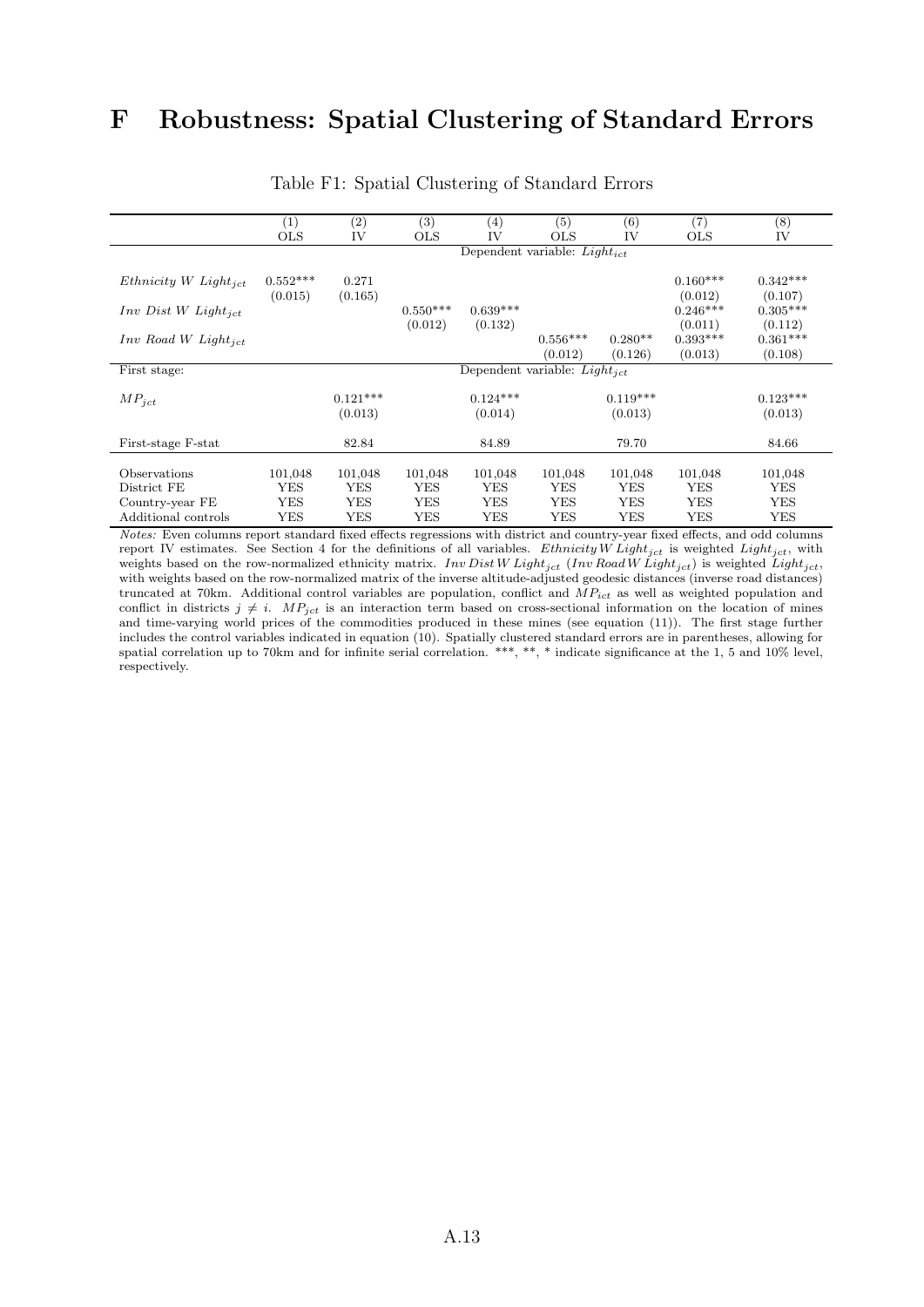## G Robustness: Grid-Cells as Unit of Observation

|                             | (1)<br><b>OLS</b>                 | (2)<br>IV             | (3)<br><b>OLS</b>     | (4)<br>IV                         | (5)<br><b>OLS</b>     | (6)<br>IV             | (7)<br><b>OLS</b>         | $\overline{(8)}$<br>IV    |  |
|-----------------------------|-----------------------------------|-----------------------|-----------------------|-----------------------------------|-----------------------|-----------------------|---------------------------|---------------------------|--|
|                             | Dependent variable: $Light_{ict}$ |                       |                       |                                   |                       |                       |                           |                           |  |
| $Eth W Light_{ict}$         | $0.517***$                        | $0.356***$            |                       |                                   |                       |                       | $0.168***$                | $0.392***$                |  |
| $Inv\ Dist\ W\ Light_{ict}$ |                                   |                       | $0.518***$            | $0.422***$                        |                       |                       | $0.338***$                | $0.250***$                |  |
| $Inv$ Road W $Light_{ict}$  |                                   |                       |                       |                                   | $0.420***$<br>(0.007) | $0.604***$<br>(0.053) | $0.173***$<br>(0.010)     | $0.413***$<br>(0.067)     |  |
| First stage:                |                                   |                       |                       | Dependent variable: $Light_{ict}$ |                       |                       |                           |                           |  |
| $MP_{ict}$                  |                                   | $0.258***$<br>(0.020) |                       | $0.247***$<br>(0.018)             |                       | $0.231***$<br>(0.018) |                           | $0.230***$<br>(0.020)     |  |
| First-stage F-stat          |                                   | 165.30                |                       | 197.93                            |                       | 172.06                |                           | 128.58                    |  |
| Observations<br>District FE | 175,695<br><b>YES</b>             | 175,695<br><b>YES</b> | 175,695<br><b>YES</b> | 175,695<br><b>YES</b>             | 175,695<br><b>YES</b> | 175,695<br>YES        | 175,695<br><b>YES</b>     | 175,695<br><b>YES</b>     |  |
| Country-year FE             | YES                               | <b>YES</b>            | <b>YES</b>            | <b>YES</b>                        | <b>YES</b>            | YES                   | YES                       | YES                       |  |
| Additional controls         | (0.010)<br>YES                    | (0.094)<br>YES        | (0.007)<br>YES        | (0.074)<br>YES                    | <b>YES</b>            | YES                   | (0.010)<br>(0.012)<br>YES | (0.055)<br>(0.037)<br>YES |  |

#### Table G1: Grid-Cells as Unit of Observation

*Notes:* The units of observation are rectangular grid cells of  $0.5 \times 0.5$  degrees (i.e., around  $55 \times 55$ km at the equator). Even columns report standard fixed effects regressions with district and country-year fixed effects, and odd columns report IV estimates. See Section 4 for the definitions of all variables. Ethnicity W Light<sub>jct</sub> is weighted Light<sub>jct</sub>, with weights based on the row-normalized ethnicity matrix. Inv Dist W Light<sub>jct</sub> (Inv Road W Light<sub>jct</sub>) is weighted Light<sub>jct</sub>, with weights based on the row-normalized matrix of the inverse altitude-adjusted geodesic distances (inverse road distances) truncated at 70km. Additional control variables are population, conflict and  $\dot{M}P_{ict}$  as well as weighted population and conflict in districts  $j \neq i$ .  $MP_{ict}$  is an interaction term based on cross-sectional information on the location of mines and time-varying world prices of the commodities produced in these mines (see equation (11)). The first stage further includes the control variables indicated in equation (10). Standard errors, clustered at the network level, are in parentheses. \*\*\*, \*\*, \* indicate significance at the 1, 5 and 10%-level, respectively.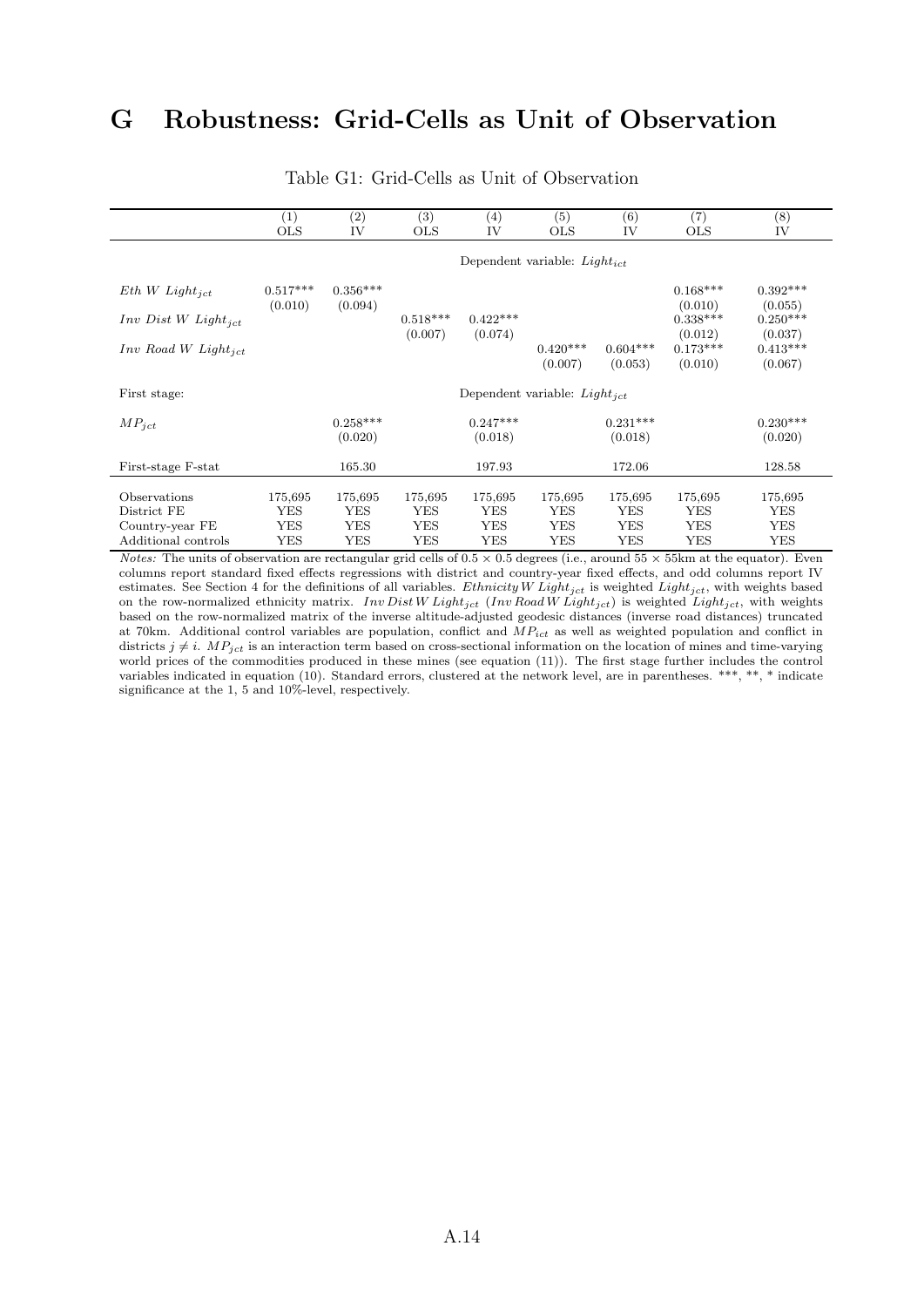## H Robustness: Excluding Top Mineral Producers

|                                   | (1)                   | (2)                   | (3)        | $\left( 4\right)$                 | (5)                   | (6)                   | (7)                              | $^{(8)}$                         |
|-----------------------------------|-----------------------|-----------------------|------------|-----------------------------------|-----------------------|-----------------------|----------------------------------|----------------------------------|
|                                   | <b>OLS</b>            | IV                    | <b>OLS</b> | IV                                | <b>OLS</b>            | IV                    | <b>OLS</b>                       | IV                               |
|                                   |                       |                       |            | Dependent variable: $Light_{ict}$ |                       |                       |                                  |                                  |
| Ethnicity W Light <sub>ict</sub>  | $0.546***$<br>(0.015) | $0.394***$<br>(0.125) |            |                                   |                       |                       | $0.120***$<br>(0.014)            | $0.477***$<br>(0.102)            |
| $Inv\ Dist\ W\ Light_{ict}$       |                       |                       | $0.630***$ | $0.398***$                        |                       |                       | $0.362***$                       | $-0.001$                         |
| $Inv$ Road W Light <sub>ict</sub> |                       |                       | (0.012)    | (0.128)                           | $0.552***$<br>(0.011) | $0.420***$<br>(0.092) | (0.015)<br>$0.317***$<br>(0.014) | (0.107)<br>$0.497***$<br>(0.098) |
| First stage:                      |                       |                       |            | Dependent variable: $Light_{ict}$ |                       |                       |                                  |                                  |
| $MP_{ict}$                        |                       | $0.211***$            |            | $0.214***$                        |                       | $0.208***$            |                                  | $0.211***$                       |
|                                   |                       | (0.019)               |            | (0.018)                           |                       | (0.018)               |                                  | (0.019)                          |
| First-stage F-stat                |                       | 127.84                |            | 149.95                            |                       | 132.30                |                                  | 118.38                           |
| Observations                      | 95,030                | 95,030                | 95,030     | 95,030                            | 95,030                | 95,030                | 95,030                           | 95,030                           |
| District FE                       | YES                   | <b>YES</b>            | YES        | <b>YES</b>                        | YES                   | <b>YES</b>            | YES                              | <b>YES</b>                       |
| Country-year FE                   | YES                   | <b>YES</b>            | YES        | <b>YES</b>                        | YES                   | <b>YES</b>            | YES                              | <b>YES</b>                       |
| Additional controls               | YES                   | YES                   | YES        | YES                               | YES                   | YES                   | YES                              | <b>YES</b>                       |

#### Table H1: Dropping Large Players

Notes: Sample is restricted to districts of countries that do not belong to the top ten producers for any mineral under consideration over the period 1997–2013 (see Table A2). Even columns report standard fixed effects regressions with district and country-year fixed effects, and odd columns IV estimates. See Section 4 for the definitions of all variables. Ethnicity W Light<sub>ict</sub> is weighted Light<sub>ict</sub> with weights based on the row-normalized ethnicity matrix. Inv Dist W Light<sub>ict</sub> (Inv Road W Light<sub>jct</sub>) is weighted Light<sub>jct</sub> with weights based on the row-normalized matrix of the inverse altitude-adjusted geodesic distances (inverse road distances) truncated at 70km. Additional control variables are population, conflict and  $MP_{ict}$  as well as weighted population and conflict in districts  $j \neq i$ .  $MP_{ict}$  is an interaction term based on cross-sectional information on the location of mines and time-varying world prices of the commodities produced in these mines (see equation (11)). The first stage further includes the control variables indicated in equation (10). Standard errors, clustered at the network level, are in parentheses. \*\*\*, \*\*, \* indicate significance at the 1, 5 and 10%-level, respectively.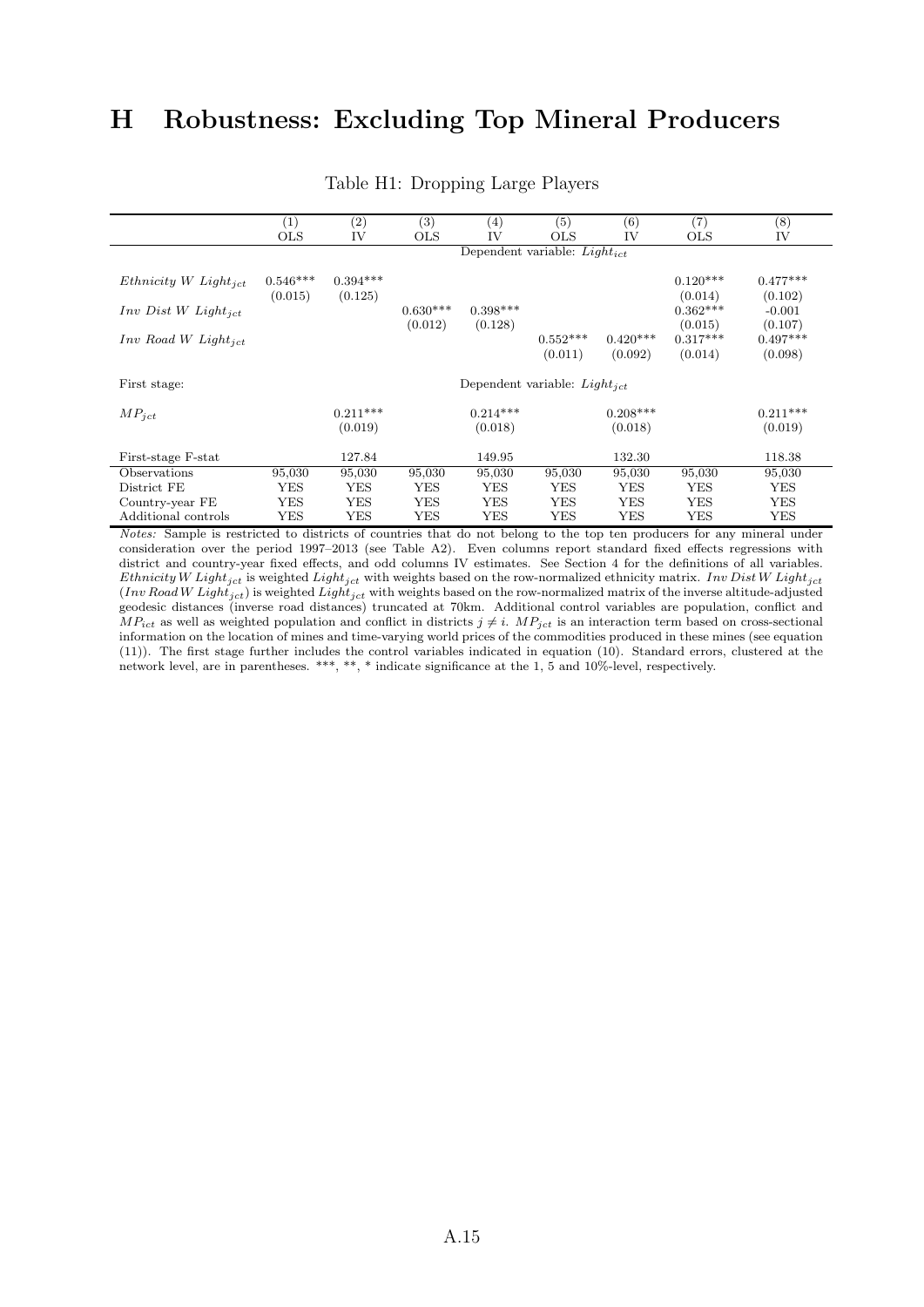### I Robustness: Fiscal Channel

|                                  | (1)        | (2)        | (3)        | $\left( 4\right)$ | (5)           | (6)        | (7)        | (8)        |
|----------------------------------|------------|------------|------------|-------------------|---------------|------------|------------|------------|
|                                  | <b>OLS</b> | IV         | <b>OLS</b> | IV                | <b>OLS</b>    | IV         | <b>OLS</b> | IV         |
|                                  |            |            |            |                   | $Light_{ict}$ |            |            |            |
| Ethnicity W Light <sub>ict</sub> | $0.315***$ | 0.274      |            |                   |               |            | $0.126***$ | $0.295**$  |
|                                  | (0.014)    | (0.169)    |            |                   |               |            | (0.013)    | (0.123)    |
| $Inv\ Dist\ W\ Light_{ict}$      |            |            | $0.386***$ | $0.522***$        |               |            | $0.209***$ | $0.288**$  |
|                                  |            |            | (0.013)    | (0.127)           |               |            | (0.012)    | (0.114)    |
| $Inv$ Road W $Light_{jet}$       |            |            |            |                   | $0.441***$    | $0.396***$ | $0.360***$ | $0.382***$ |
|                                  |            |            |            |                   | (0.012)       | (0.115)    | (0.015)    | (0.108)    |
| $ADM1~W$ Light <sub>jct</sub>    | $0.434***$ | 0.256      | $0.329***$ | $0.834***$        | $0.270***$    | 0.236      | $0.142***$ | $0.292**$  |
|                                  | (0.018)    | (0.266)    | (0.014)    | (0.152)           | (0.013)       | (0.148)    | (0.014)    | (0.130)    |
| First stage:                     |            |            |            |                   | $Light_{ict}$ |            |            |            |
| $MP_{ict}$                       |            | $0.123***$ |            | $0.126***$        |               | $0.122***$ |            | $0.124***$ |
|                                  |            |            |            |                   |               |            |            |            |
|                                  |            | (0.015)    |            | (0.015)           |               | (0.015)    |            | (0.016)    |
| First-stage F-stat               |            | 63.59      |            | 74.76             |               | 66.71      |            | 62.21      |
| Observations                     | 101,048    | 101,048    | 101,048    | 101,048           | 101,048       | 101,048    | 101,048    | 101,048    |
| District FE                      | <b>YES</b> | <b>YES</b> | <b>YES</b> | YES               | YES           | YES        | YES        | <b>YES</b> |
| Country Year FE                  | YES        | <b>YES</b> | YES        | YES               | YES           | YES        | <b>YES</b> | YES        |
| <b>Additional Controls</b>       | YES        | YES        | YES        | YES               | YES           | YES        | YES        | YES        |

Table I1: Controlling for Connectivity based on ADM1 Networks

Notes: Even columns report standard fixed effects regressions with district and country-year fixed effects, and odd columns IV estimates. See Section 4 for the definitions of all variables. Ethnicity W Light<sub>jct</sub> is weighted Light<sub>jct</sub> with weights based on the row-normalized ethnicity matrix. Inv Dist W Light<sub>ict</sub> (Inv Road W Light<sub>ict</sub>) is weighted Light<sub>ict</sub> with weights based on the row-normalized matrix of the inverse altitude-adjusted geodesic distances (inverse road distances) truncated at 70km.  $ADM1$  W Light<sub>jct</sub> is weighted Light<sub>jct</sub> with weights based on the row-normalized ADM1 matrix, which identifies whether districts belong to the same ADM1 unit. Additional control variables are population, conflict and  $MP_{ict}$  as well as weighted population and conflict in districts  $j \neq i$ .  $MP_{jet}$  is an interaction term based on cross-sectional information on the location of mines and time-varying world prices of the commodities produced in these mines (see equation (11)). The first stage further includes the control variables indicated in equation (10). Standard errors, clustered at the network level, are in parentheses. \*\*\*, \*\*, \* indicate significance at the 1, 5 and 10%-level, respectively.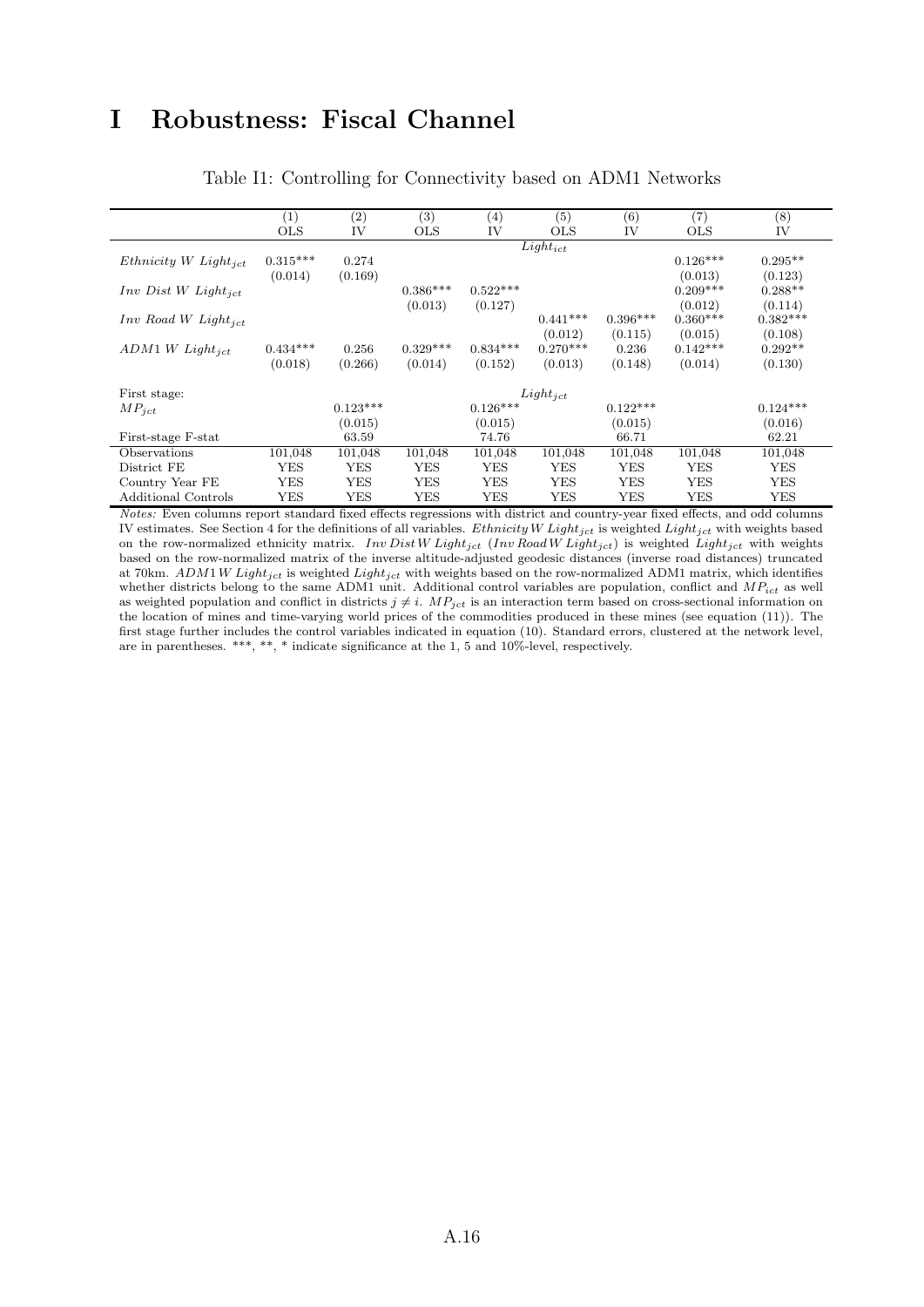## J Robustness: Contiguity Network

|                                   | (1)                               | (2)                                      |  |  |  |  |
|-----------------------------------|-----------------------------------|------------------------------------------|--|--|--|--|
|                                   | $_{\rm OLS}$                      | IV                                       |  |  |  |  |
|                                   |                                   | Dependent variable: Light <sub>ict</sub> |  |  |  |  |
|                                   |                                   |                                          |  |  |  |  |
| Contiguity W Light <sub>ict</sub> | $0.746***$                        | $0.607***$                               |  |  |  |  |
|                                   | (0.008)                           | (0.158)                                  |  |  |  |  |
|                                   |                                   |                                          |  |  |  |  |
| First stage:                      | Dependent variable: $Light_{ict}$ |                                          |  |  |  |  |
|                                   |                                   |                                          |  |  |  |  |
| $MP_{ict}$                        | $0.127***$                        |                                          |  |  |  |  |
|                                   |                                   | (0.014)                                  |  |  |  |  |
|                                   |                                   |                                          |  |  |  |  |
| First-stage F-Stat                |                                   | 83.17                                    |  |  |  |  |
| Observations                      | 101,048                           | 101,048                                  |  |  |  |  |
| District FE                       | YES                               | <b>YES</b>                               |  |  |  |  |
| Country-year FE                   | YES                               | YES                                      |  |  |  |  |
| Additional controls               | YES                               | YES                                      |  |  |  |  |

Table J1: Connectivity based on contiguity

Notes: Column (1) reports the standard fixed effects regression with district and country-year fixed effects, and column (2) the IV estimates. See Section 4 for the definitions of all variables. Contiguity W Light<sub>jct</sub> is weighted  $Light_{ict}$  with weights based on the row-normalized contiguity matrix. Additional control variables are population, conflict and  $MP_{ict}$  as well as weighted population and conflict in districts  $j \neq i$ .  $MP_{jet}$  is an interaction term based on cross-sectional information on the location of mines and time-varying world prices of the commodities produced in these mines (see equation (11)). The first stage further includes the control variables indicated in equation (10). Standard errors, clustered at the network level, are in parentheses. \*\*\*, \*\*, \* indicate significance at the 1, 5 and 10%-level, respectively.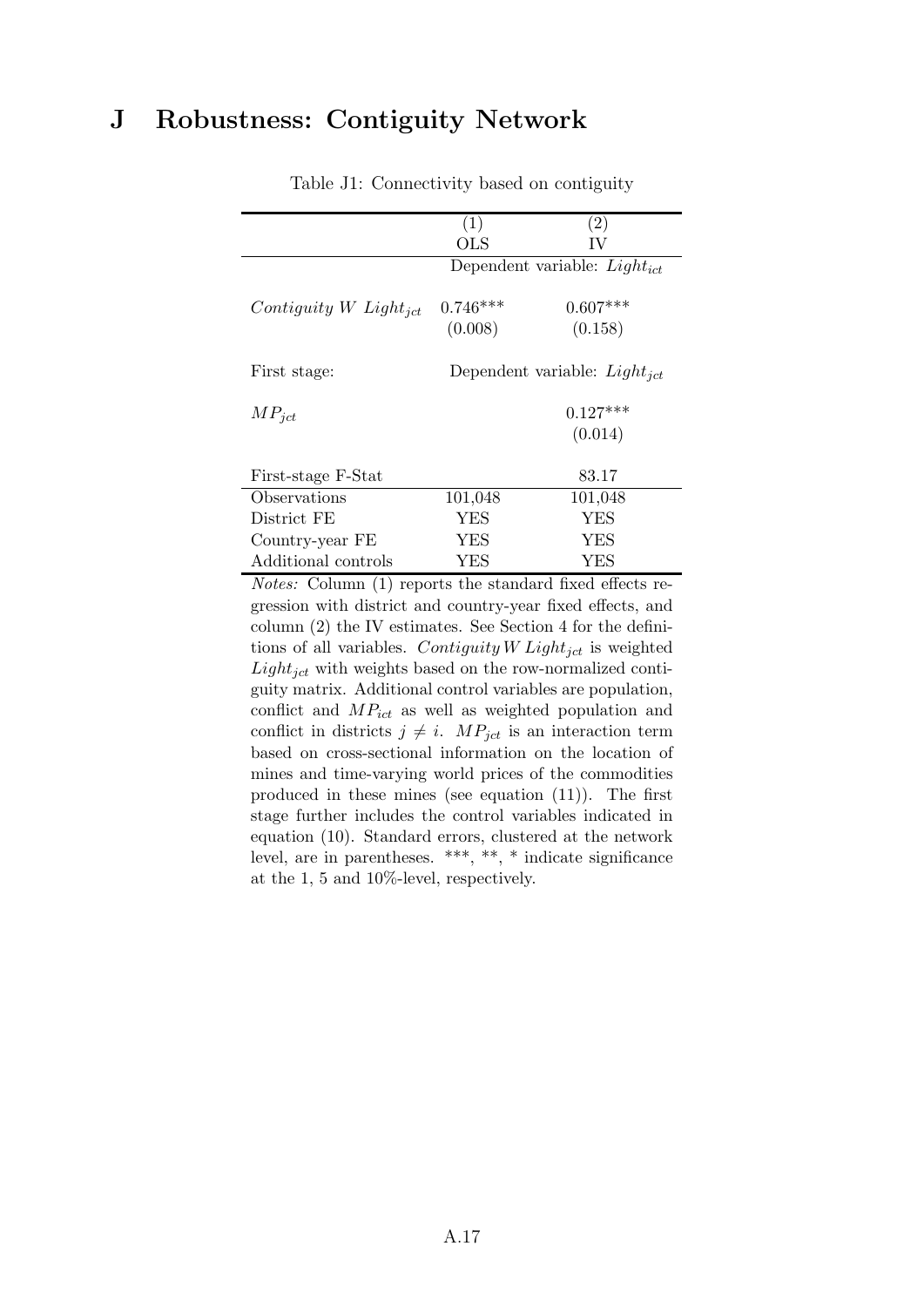# K Robustness: Geodesic Network without Adjustment for Variability in Altitude

|                                   | (1)                   | (2)                               | (3)                   | (4)                   |
|-----------------------------------|-----------------------|-----------------------------------|-----------------------|-----------------------|
|                                   | OLS                   | IV                                | OLS                   | IV                    |
|                                   |                       | Dependent variable: $Light_{ict}$ |                       |                       |
| Ethnicity W Light <sub>ict</sub>  |                       |                                   | $0.110***$<br>(0.013) | $0.396***$<br>(0.124) |
| $Inv\ Dist\ W\ Light_{ict}$       | $0.664***$<br>(0.012) | $0.750***$<br>(0.156)             | $0.374***$<br>(0.013) | $0.439***$<br>(0.132) |
| $Inv$ Road W Light <sub>ict</sub> |                       |                                   | $0.330***$            | $0.396***$            |
|                                   |                       |                                   | (0.014)               | (0.113)               |
| First stage:                      |                       | Dependent variable: $Light_{ict}$ |                       |                       |
| $MP_{ict}$                        |                       | $0.127***$                        |                       | $0.124***$            |
|                                   |                       | (0.014)                           |                       | (0.015)               |
| First-stage F-stat                |                       | 88.61                             |                       | 64.99                 |
| Observations                      | 101,048               | 101,048                           | 101,048               | 101,048               |
| District FE                       | YES                   | <b>YES</b>                        | <b>YES</b>            | YES                   |
| Country-year FE                   | YES                   | YES                               | YES                   | YES                   |
| Additional controls               | YES                   | YES                               | YES                   | YES                   |

Table K1: Geodesic Network without Adjustment for Variability in Altitude

Notes: Even columns report standard fixed effects regressions with district and country-year fixed effects, and odd columns IV estimates. See Section 4 for the definitions of all variables. Ethnicity W Light<sub>ict</sub> is weighted Light<sub>ict</sub> with weights based on the row-normalized ethnicity matrix. Inv Dist W Light<sub>jct</sub>  $(Inv\, Road\, W\, Light_{jet})$  is weighted  $Light_{jet}$  with weights based on the row-normalized matrix of the inverse geodesic distances without adjustment for the variability in altitude (inverse road distances) truncated at 70km. Additional control variables are population, conflict and  $MP_{ict}$  as well as weighted population and conflict in districts  $j \neq i$ .  $MP_{jet}$  is an interaction term based on cross-sectional information on the location of mines and time-varying world prices of the commodities produced in these mines (see equation (11)). The first stage further includes the control variables indicated in equation (10). Standard errors, clustered at the network level, are in parentheses. \*\*\*, \*\*, \* indicate significance at the 1, 5 and 10%-level, respectively.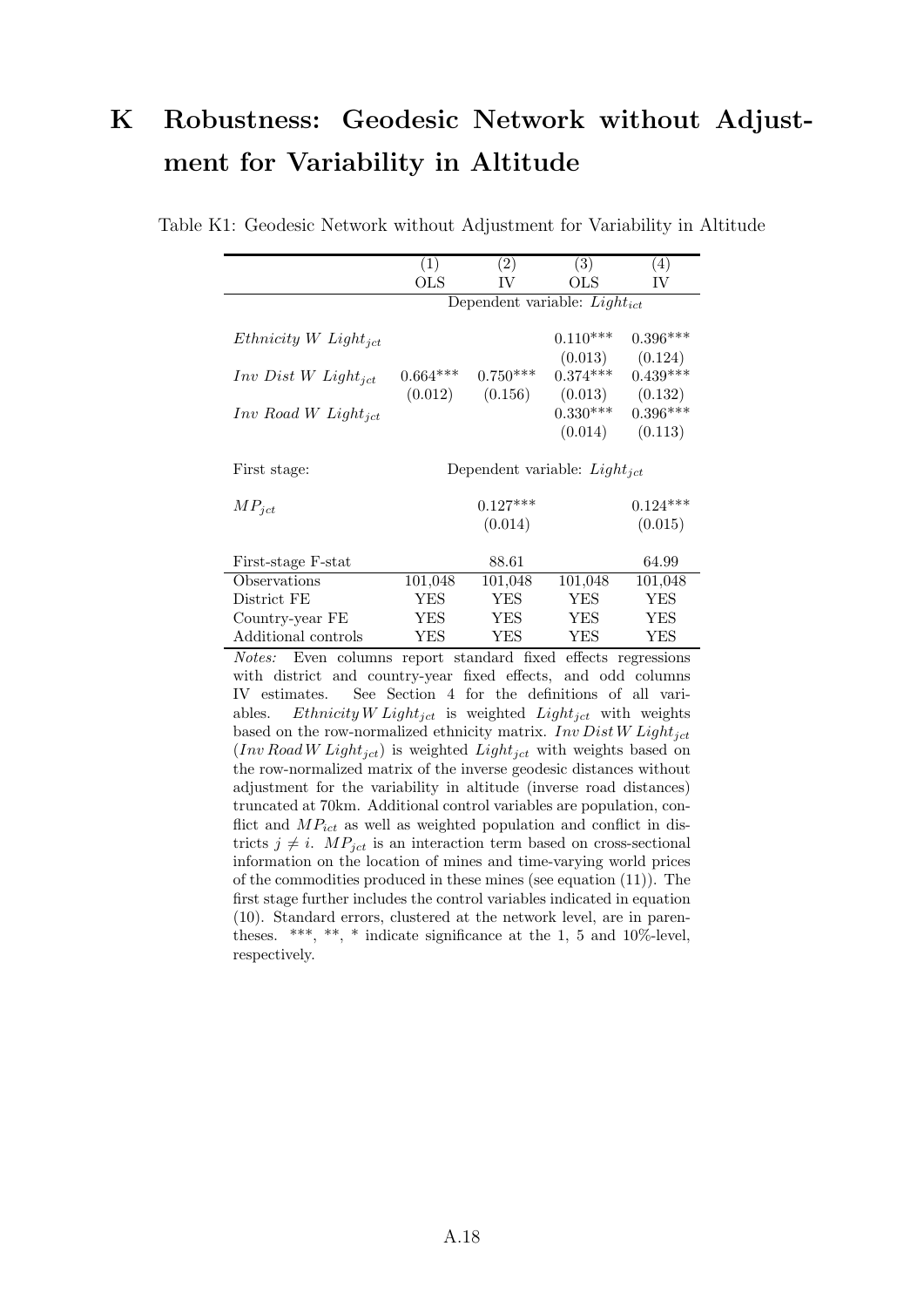## L Robustness: Alternative Ethnicity Network

|                                   | $\left( 1\right)$ | (2)        | (3)                               | (4)        |
|-----------------------------------|-------------------|------------|-----------------------------------|------------|
|                                   | $_{\rm OLS}$      | IV         | OLS                               | IV         |
|                                   |                   |            | Dependent variable: $Light_{ict}$ |            |
| Ethnicity W Light <sub>ict</sub>  | $0.750***$        | 1.146      | $0.189***$                        | 0.717      |
|                                   | (0.032)           | (0.710)    | (0.017)                           | (0.467)    |
| $Inv\ Dist\ W\ Light_{ict}$       |                   |            | $0.283***$                        | $0.271**$  |
|                                   |                   |            | (0.013)                           | (0.109)    |
| $Inv$ Road W Light <sub>ict</sub> |                   |            | $0.410***$                        | $0.426***$ |
|                                   |                   |            | (0.017)                           | (0.112)    |
| First stage:                      |                   |            | Dependent variable: $Light_{ict}$ |            |
| $MP_{ict}$                        |                   | $0.121***$ |                                   | $0.123***$ |
|                                   |                   | (0.024)    |                                   | (0.023)    |
| First-stage F-stat                |                   | 26.72      |                                   | 29.07      |
| Observations                      | 101,048           | 101,048    | 101,048                           | 101,048    |
| District FE                       | YES               | YES        | YES                               | YES        |
| Country-year FE                   | YES               | YES        | YES                               | YES        |
| Additional controls               | YES               | <b>YES</b> | YES                               | YES        |

Table L1: Alternative Ethnicity Network

Notes: Even columns report standard fixed effects regressions with district and country-year fixed effects, and odd columns IV estimates. See Section 4 for the definitions of all variables. Ethnicity W Light<sub>ict</sub> is weighted Light<sub>ict</sub> with weights based on the row-normalized alternative ethnicity matrix, as discussed in Section 6.2. Inv Dist W Light<sub>jct</sub> (Inv Road W Light<sub>jct</sub>) is weighted Light<sub>jct</sub> with weights based on the row-normalized matrix of the inverse altitude-adjusted geodesic distances (inverse road distances) truncated at 70km. Additional control variables are population, conflict and  $MP_{ict}$  as well as weighted population and conflict in districts  $j \neq i$ .  $MP_{jet}$  is an interaction term based on crosssectional information on the location of mines and time-varying world prices of the commodities produced in these mines (see equation (13)). The first stage further includes the control variables indicated in equation (12). Standard errors, clustered at the network level, are in parentheses. \*\*\*, \*\*, \* indicate significance at the 1, 5 and 10%-level, respectively.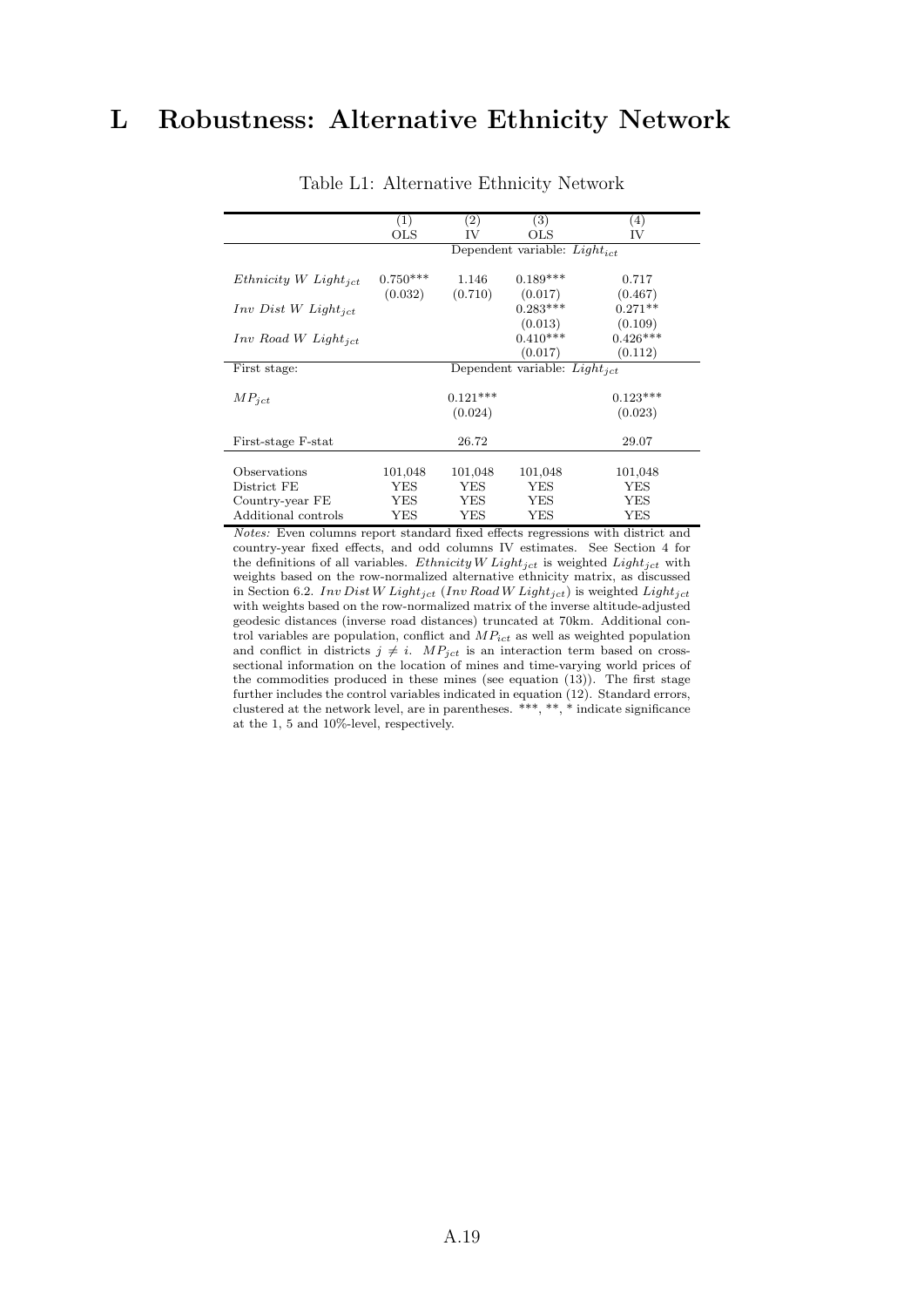### M Networks within and across Countries

We create two new sets of connectivity matrices: The first one only includes connected districts j which are in the same country as district i (Within Country), while the second one only includes connected districts  $j$  that are in other countries than district  $i$  (Outside Country).

Table M1 below looks at only within country connectivity. Accordingly, the ethnicity matrix here only captures districts which are of the same ethnicity and belong to the same country. The inverse distance (road) matrix captures districts where the geodesic (road) distance is less than 70km and which belong to the same country. Compared to the main specification that allows for spill-overs within and between countries, the estimated  $\rho$ 's for ethnic and inverse distance connectivity are also positive but smaller in magnitude and no longer statically significant. In contrast, the  $\rho$  for road connectivity is larger in magnitude and highly statistically significant.

Table M2 isolates outside-country spillover effects. Accordingly, the ethnicity matrix here only captures district which are of the same ethnicity and which do not belong to the same country. The inverse distance (road) matrix captures districts where the geodesic (road) distance is less than 70km, and do not belong to the same country. Here a different pattern emerges. Ethnic and geographic connectivity are more important for between country spill-overs, while the effect of road-connectivity is smaller and not statistically significant.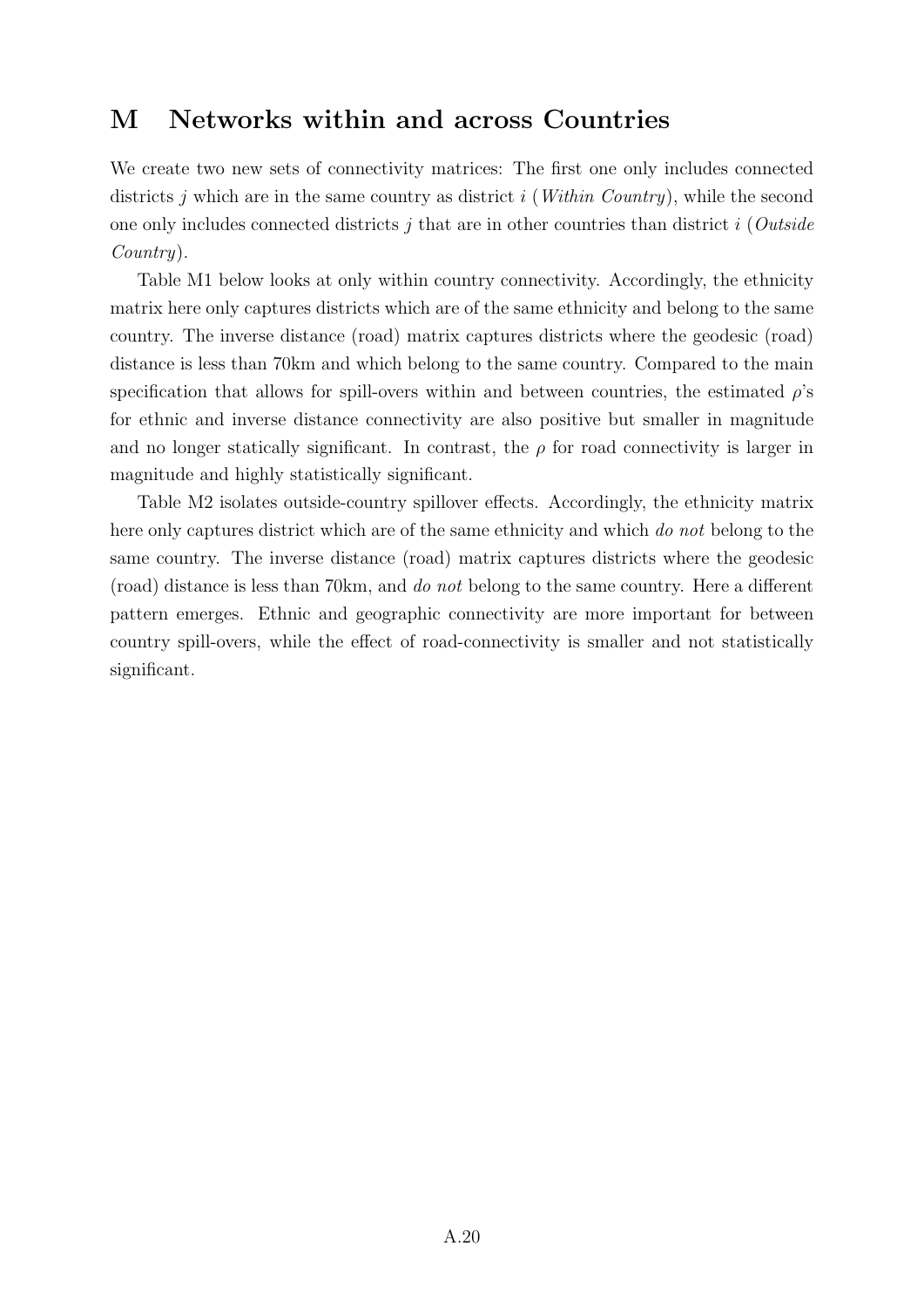|                                                       | (1)                   | $\left( 2\right)$     | (3)                   | $\left( 4\right)$     | (5)                   | (6)                   | (7)                   | (8)                   |
|-------------------------------------------------------|-----------------------|-----------------------|-----------------------|-----------------------|-----------------------|-----------------------|-----------------------|-----------------------|
|                                                       | <b>OLS</b>            | IV                    | <b>OLS</b>            | IV                    | <b>OLS</b>            | IV                    | <b>OLS</b>            | IV                    |
| Ethnicity W Light <sub>ict</sub><br>(Within~Country)  | $0.484***$<br>(0.014) | $-0.035$<br>(0.140)   |                       |                       | $Light_{ict}$         |                       | $0.144***$<br>(0.013) | 0.147<br>(0.101)      |
| $Inv\ Dist\ W\ Light_{ict}$<br>(Within~Country)       |                       |                       | $0.504***$<br>(0.011) | $0.393***$<br>(0.110) |                       |                       | $0.236***$<br>(0.012) | 0.115<br>(0.113)      |
| $Inv$ Road W Light <sub>ict</sub><br>(Within~Country) |                       |                       |                       |                       | $0.479***$<br>(0.011) | $0.278***$<br>(0.103) | $0.318***$<br>(0.015) | $0.482***$<br>(0.106) |
| First stage:<br>$MP_{ict}$                            |                       | $0.121***$<br>(0.014) |                       | $0.128***$<br>(0.014) | $Light_{ict}$         | $0.117***$<br>(0.014) |                       | $0.122***$<br>(0.015) |
| First-stage F-stat                                    |                       | 75.79                 |                       | 90.17                 |                       | 70.16                 |                       | 68.83                 |
| Observations                                          | 101,048               | 101,048               | 101,048               | 101,048               | 101,048               | 101,048               | 101,048               | 101,048               |
| District FE                                           | YES                   | YES                   | YES                   | YES                   | YES                   | <b>YES</b>            | YES                   | YES                   |
| Country-year FE                                       | YES                   | <b>YES</b>            | YES                   | YES                   | YES                   | <b>YES</b>            | YES                   | <b>YES</b>            |
| Additional controls                                   | YES                   | YES                   | YES                   | YES                   | YES                   | YES                   | YES                   | YES                   |

#### Table M1: Within-Country Networks

Notes: Even columns report standard fixed effects regressions with district and country-year fixed effects, and odd columns IV estimates. See Section 4 for the definitions of all variables. Ethnicity W Light<sub>ict</sub> (Within Country) is weighted  $Light_{jet}$  for districts belonging to the same country, with weights based on the row-normalized ethnicity matrix. Inv Dist W Light<sub>jct</sub> (Within Country) (Inv Road W Light<sub>jct</sub> (Within Country)) is weighted Light<sub>jct</sub> for districts belonging to the same country, with weights based on the row-normalized matrix of the inverse altitude-adjusted geodesic distances (inverse road distances) truncated at 70km. Additional control variables are population, conflict and  $MP_{ict}$  as well as weighted population and conflict in districts  $j \neq i$ .  $MP_{jet}$  is an interaction term based on cross-sectional information on the location of mines and time-varying world prices of the commodities produced in these mines (see equation (13)). The first stage further includes the control variables indicated in equation (12). Standard errors, clustered at the network level, are in parentheses. \*\*\*, \*\*, \* indicate significance at the 1, 5 and 10%-level, respectively.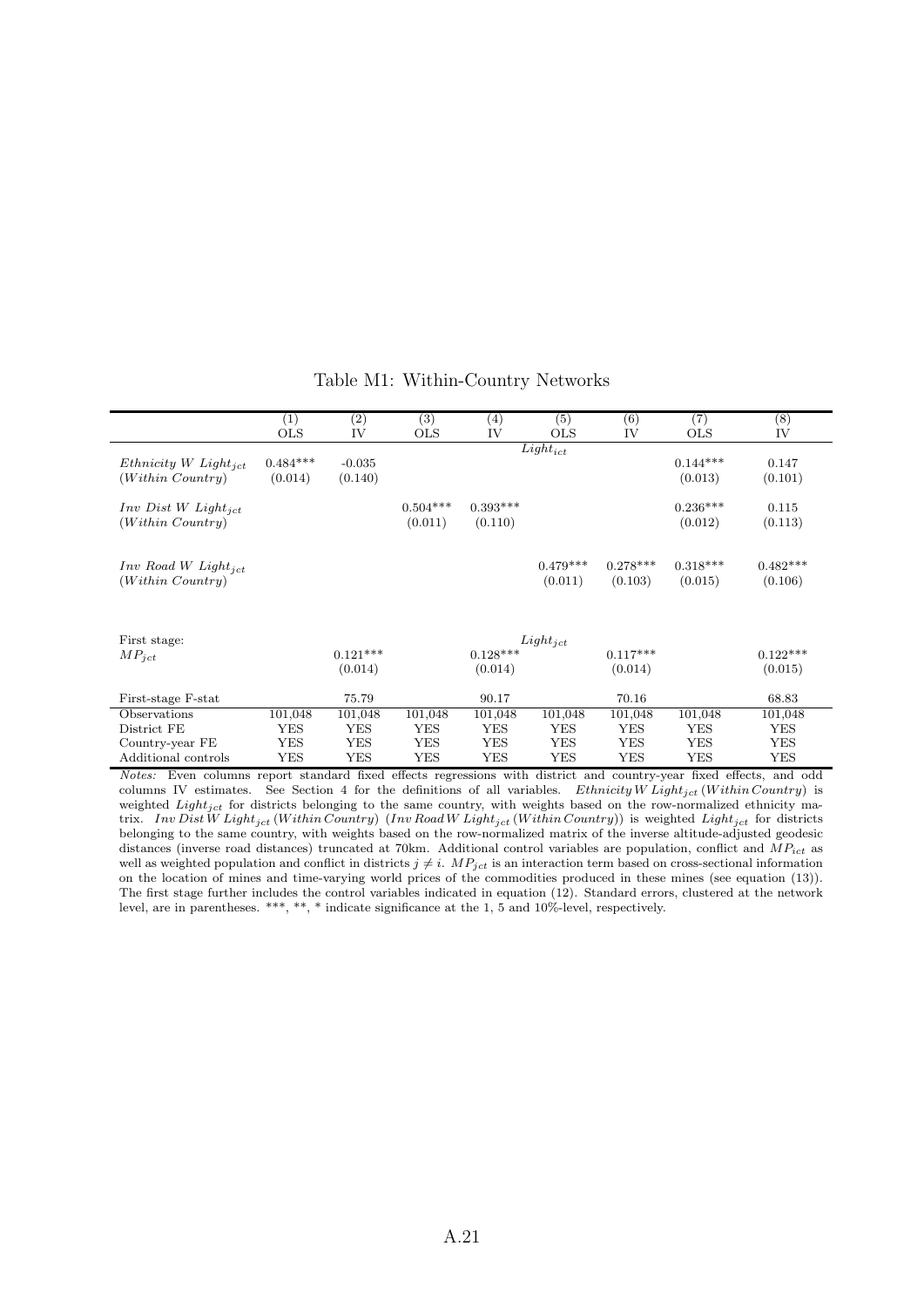|                                                           | (1)<br><b>OLS</b>     | $\left( 2\right)$<br>IV | $\left( 3\right)$<br><b>OLS</b> | $\left( 4\right)$<br>IV | (5)<br><b>OLS</b>     | (6)<br>IV             | (7)<br><b>OLS</b>     | $^{(8)}$<br>IV        |
|-----------------------------------------------------------|-----------------------|-------------------------|---------------------------------|-------------------------|-----------------------|-----------------------|-----------------------|-----------------------|
|                                                           |                       |                         |                                 |                         | $Light_{ict}$         |                       |                       |                       |
| Ethnicity W Light <sub>ict</sub><br>$(Outside\,Country)$  | $0.262***$<br>(0.010) | $0.291**$<br>(0.146)    |                                 |                         |                       |                       | $0.177***$<br>(0.010) | $0.382***$<br>(0.096) |
| $Inv\ Dist\ W\ Light_{ict}$<br>$(Outside\,Country)$       |                       |                         | $0.221***$<br>(0.010)           | $0.504***$<br>(0.140)   |                       |                       | $0.102***$<br>(0.011) | $0.678***$<br>(0.123) |
| $Inv$ Road W Light <sub>ict</sub><br>$(Outside\ Country)$ |                       |                         |                                 |                         | $0.228***$<br>(0.009) | $0.380***$<br>(0.111) | $0.151***$<br>(0.010) | 0.144<br>(0.105)      |
|                                                           |                       |                         |                                 |                         |                       |                       |                       |                       |
| First stage:                                              |                       |                         |                                 |                         | $Light_{jet}$         | $0.116***$            |                       |                       |
| $MP_{ict}$                                                |                       | $0.127***$<br>(0.013)   |                                 | $0.126***$<br>(0.012)   |                       | (0.013)               |                       | $0.126***$<br>(0.013) |
| First-stage F-stat                                        |                       | 91.73                   |                                 | 105.79                  |                       | 86.46                 |                       | 90.49                 |
| Observations                                              | 101,048               | 101,048                 | 101,048                         | 101,048                 | 101,048               | 101,048               | 101,048               | 101,048               |
| District FE                                               | YES                   | YES                     | YES                             | YES                     | YES                   | <b>YES</b>            | YES                   | <b>YES</b>            |
| Country-year FE                                           | <b>YES</b>            | YES                     | YES                             | YES                     | YES                   | <b>YES</b>            | YES                   | <b>YES</b>            |
| Additional controls                                       | <b>YES</b>            | YES                     | YES                             | YES                     | YES                   | YES                   | YES                   | YES                   |

#### Table M2: Outside-Country Networks

Notes: Even columns report standard fixed effects regressions with district and country-year fixed effects, and odd columns IV estimates. See Section 4 for the definitions of all variables. Ethnicity W Light<sub>jct</sub> (Outside Country) is weighted  $Light_{jet}$  for districts not belonging to the same country, with weights based on the row-normalized ethnicity matrix.  $Inv\,Dist\,W\,Light\,jet\, (Outside\,Country)\, (Inv\, Road\,W\, Light\,jet\, (Outside\, Country))$  is weighted  $Light\,jet$  for districts not belonging to the same country, with weights based on the row-normalized matrix of the inverse altitude-adjusted geodesic distances (inverse road distances) truncated at 70km. Additional control variables are population, conflict and  $MP_{ict}$  as well as weighted population and conflict in districts  $j \neq i$ .  $MP_{jet}$  is an interaction term based on cross-sectional information on the location of mines and time-varying world prices of the commodities produced in these mines (see equation (13)). The first stage further includes the control variables indicated in equation (12). Standard errors, clustered at the network level, are in parentheses. \*\*\*, \*\*, \* indicate significance at the 1, 5 and 10%-level, respectively.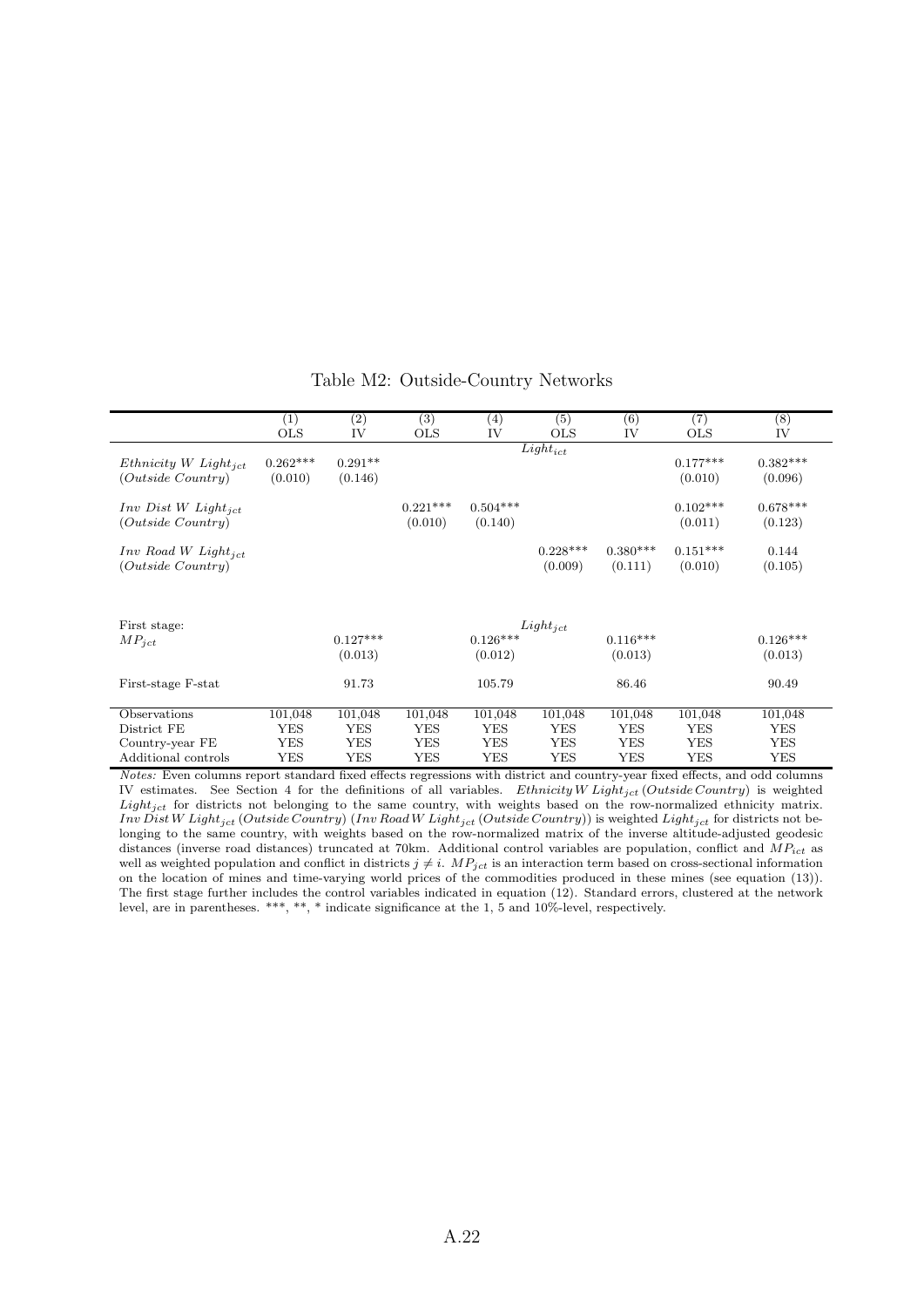# N Top-Ten Key Player Rankings for Populous Countries

| (1)        | (2)             | (3)                                | (4)               | (5)                                    | (6)             | (7)                     | (8)              | (9)             | (10)             |
|------------|-----------------|------------------------------------|-------------------|----------------------------------------|-----------------|-------------------------|------------------|-----------------|------------------|
| Country    | Province        | District                           | $\mbox{Overall}$  | Overall                                | Overall         | Overall                 | Ethnicity        | Road            | Inv.Dist         |
|            |                 |                                    | <b>KP</b>         | Katz-Bon                               | Betw.           | Eig.                    | <b>KP</b>        | <b>KP</b>       | <b>KP</b>        |
|            |                 | Rank                               | Rank              | Rank                                   | Rank            | Rank                    | Rank             | Rank            | Rank             |
|            |                 |                                    |                   | Ethiopia                               |                 |                         |                  |                 |                  |
| Ethiopia   | Addis Ababa     | Zone $4^*$                         | $\mathbf{1}$      | $6\phantom{.}6$                        | 47              | 14                      | $\boldsymbol{2}$ | $\overline{2}$  | $\mathbf{1}$     |
| Ethiopia   | Addis Ababa     | Zone $3^*$                         | $\boldsymbol{2}$  | $\overline{7}$                         | 38              | 16                      | $\,6\,$          | 4               | 3                |
| Ethiopia   | Addis Ababa     | Zone $2^*$                         | 3                 | 8                                      | 43              | 16                      | 3                | 3               | $\overline{5}$   |
| Ethiopia   | Addis Ababa     | Zone $6^*$                         | $\overline{4}$    | 10                                     | 59              | 16                      | 10               | 11              | 7                |
| Ethiopia   | Oromia          | North Shewa (K4)                   | 5                 | 12                                     | 48              | 67                      | 27               | 8               | 8                |
| Ethiopia   | Addis Ababa     | Zone $5^*$                         | 6                 | 9                                      | 44              | 14                      | $\overline{4}$   | $6\phantom{1}6$ | $\overline{2}$   |
| Ethiopia   | Tigray          | Mekele                             | $\overline{7}$    | $\boldsymbol{2}$                       | 49              | 70                      | 5                | 7               | $6\phantom{1}6$  |
| Ethiopia   | Addis Ababa     | Addis Ababa*                       | 8                 | $\overline{4}$                         | 38              | 16                      | $\mathbf{1}$     | $\mathbf{1}$    | $\overline{4}$   |
| Ethiopia   | Amhara          | West Gojam                         | $\boldsymbol{9}$  | 17                                     | 10              | 9                       | 18               | 9               | 9                |
| Ethiopia   | Amhara          | Bar Dar Sp. Zone                   | 10                | 14                                     | 59              | 57                      | $\overline{7}$   | 10              | 10               |
|            |                 |                                    |                   | Egypt                                  |                 |                         |                  |                 |                  |
| Egypt      | Al Qalyubiyah   |                                    | $\mathbf{1}$      | $\boldsymbol{9}$                       | 17              | 3                       | $\mathbf{1}$     | $1\,$           | $\mathbf{1}$     |
| Egypt      | Al Gharbiyah    |                                    | $\,2$             | $\bf 5$                                | 11              | $\mathbf{1}$            | $\,3$            | $\overline{4}$  | 3                |
| Egypt      | Al Minufiyah    |                                    | 3                 | 10                                     | 16              | $\,6$                   | $\overline{2}$   | 3               | $\overline{4}$   |
| Egypt      | Ash Sharqiyah   |                                    | $\overline{4}$    | $6\phantom{.}6$                        | $6\phantom{.}6$ | $\overline{\mathbf{2}}$ | $\,6\,$          | 5               | $\overline{5}$   |
| Egypt      | Ad Daqahliyah   |                                    | 5                 | $\boldsymbol{2}$                       | 8               | $\overline{5}$          | 9                | 11              | $\boldsymbol{2}$ |
| Egypt      | Dumyat          |                                    | 6                 | $\mathbf{1}$                           | 22              | 20                      | 8                | 9               | 11               |
| Egypt      | Al Buhayrah     |                                    | $\overline{7}$    | 11                                     | $\overline{7}$  | 7                       | 13               | 10              | 7                |
| Egypt      | Al Qahirah*     |                                    | 8                 | 8                                      | 15              | 8                       | 10               | 6               | $\,6\,$          |
| Egypt      | Bani Suwayf     |                                    | 9                 | 14                                     | 13              | 10                      | 15               | 16              | 12               |
| Egypt      | Kafr ash Shaykh |                                    | 10                | $\overline{4}$                         | 20              | 14                      | 12               | 13              | 15               |
|            |                 |                                    |                   | Democratic Republic of the Congo (DRC) |                 |                         |                  |                 |                  |
| DRC        | Kivu            | Sud-Kivu                           | $\mathbf{1}$      | 3                                      | 9               | $\overline{2}$          | 20               | $\mathbf{1}$    | 20               |
| DRC        | Bas-Congo       | Matadi                             | $\overline{2}$    | 15                                     | 30              | $\mathbf{1}$            | $\overline{2}$   | $\overline{2}$  | $\mathbf{1}$     |
| DRC        | Kasaï-Oriental  | Mbuji-Mayi                         | 3                 | $\bf 5$                                | 30              | $\,2$                   | 3                | $\overline{5}$  | $\overline{4}$   |
| DRC        | Kasaï-Oriental  | Tshilenge                          | $\overline{4}$    | 7                                      | 29              | $\overline{2}$          | 17               | 37              | $\overline{4}$   |
| DRC        | Katanga         | Lubumbashi                         | 5                 | 11                                     | 30              | $\overline{2}$          | $\mathbf{1}$     | 3               | $\overline{2}$   |
| DRC        | Kivu            | Bukavu                             | $6\phantom{1}6$   | $\mathbf{1}$                           | 28              | 37                      | $\,6\,$          | 8               | 6                |
| DRC        | Bas-Congo       | Boma                               | $\overline{7}$    | $\boldsymbol{2}$                       | 26              | 38                      | $\overline{4}$   | 7               | 3                |
| DRC        | Kinshasa City   | Kinshasa*                          | $8\,$             | 18                                     | 18              | 2                       | 5                | $6\phantom{.}6$ | 7                |
| DRC        | Kivu            | Nord-Kivu                          | 9                 | 9                                      | 8               | $\overline{2}$          | 19               | 9               | 19               |
| DRC        | Bas-Congo       | Bas-Fleuve                         | 10                | 4                                      | 25              | 36                      | 18               | 10              | 8                |
|            |                 |                                    |                   | South Africa (SA)                      |                 |                         |                  |                 |                  |
| ${\rm SA}$ | Gauteng         | Johannesburg*                      | $\mathbf{1}$      | $82\,$                                 | $228\,$         | $\,4$                   | $\,1\,$          | $\,1$           | $\mathbf{1}$     |
| ${\rm SA}$ | Western Cape    | Kuils River*                       | $\,2$             | 263                                    | $339\,$         | 228                     | $10\,$           | 3               | $\bf 5$          |
| ${\rm SA}$ | Gauteng         | Roodepoort*                        | $\,3$             | 86                                     | $266\,$         | $10\,$                  | $\overline{4}$   | 11              | 3                |
| ${\rm SA}$ | Western Cape    | Mitchells $\operatorname{Plain^*}$ | $\overline{4}$    | 261                                    | 344             | 228                     | 8                | $\overline{2}$  | 8                |
| ${\rm SA}$ | Gauteng         | Benoni*                            | $\bf 5$           | 73                                     | $257\,$         | 12                      | 7                | 10              | $\,6$            |
| ${\rm SA}$ | KwaZulu-Natal   | Durban                             | $\,6\,$           | 13                                     | 129             | 199                     | $\boldsymbol{9}$ | $\overline{4}$  | 7                |
| ${\rm SA}$ | Gauteng         | Boksburg*                          | $\scriptstyle{7}$ | 72                                     | 108             | $\,3$                   | $\,2$            | 8               | $\boldsymbol{2}$ |
| ${\rm SA}$ | Gauteng         | Kempton Park*                      | $8\,$             | $77\,$                                 | $200\,$         | $\bf 5$                 | $17\,$           | $\,6$           | 9                |
| ${\rm SA}$ | Gauteng         | $\operatorname{Soweto}^*$          | $\boldsymbol{9}$  | $85\,$                                 | $245\,$         | $\,6\,$                 | 3                | $\,7$           | $\overline{4}$   |
| SA         | Gauteng         | Soshanguve*                        | 10                | 104                                    | $313\,$         | 26                      | 14               | 12              | 13               |

Table N1: Top-Ten Key Player Rankings for Populous Countries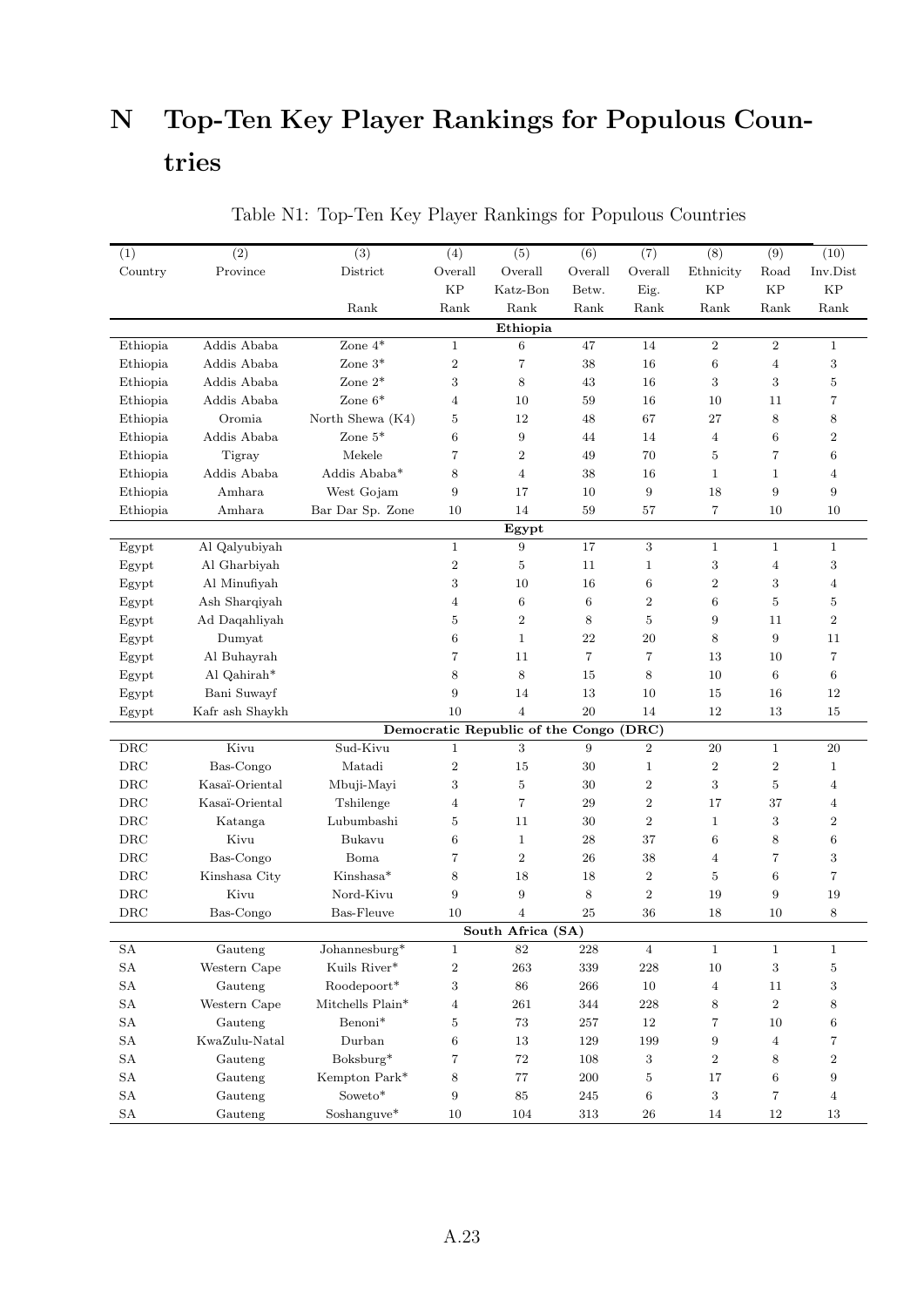|                 |                  |               |                | Tanzania |     |     |                |    |                |
|-----------------|------------------|---------------|----------------|----------|-----|-----|----------------|----|----------------|
| Tanzania        | Dar-Es-Salaam    | Ilala         |                | 124      | 39  | 82  | 5              | 3  |                |
| <b>Tanzania</b> | Dar-Es-Salaam    | Kinondoni     | $\overline{2}$ | 126      | 37  | 7   | $\overline{4}$ |    | $\overline{2}$ |
| Tanzania.       | Arusha           | Arusha        | 3              | 40       | 110 | 83  | 3              | 2  | 4              |
| Tanzania        | Dar-Es-Salaam    | Temeke        | 4              | 125      | 119 | 86  | 7              | 4  | 5              |
| Tanzania        | Arusha           | Arumeru       | 5              | 39       | 99  | 28  | 24             | 7  | 18             |
| Tanzania        | Kilimanjaro      | Moshi Urban   | 6              | 31       | 111 | 14  | 6              | 5  | 6              |
| Tanzania        | Kilimanjaro      | Moshi Rural   | 7              | 36       | 26  | 17  | 21             | 15 | 30             |
| Tanzania        | Kaskazini-Unguja | Kaskazini 'B' | 8              | 131      | 103 | 4   | 25             | 11 | 9              |
| Tanzania        | Kilimanjaro      | Rombo         | 9              | 33       | 81  | 17  | 63             | 34 | 132            |
| Tanzania        | Mwanza           | Nyamagana     | 10             | 28       | 114 | 111 | $\overline{2}$ | 6  | 3              |

Notes: Overall key-player (KP) rank is based on the ρs estimated in column (8) of Table 2. Overall Katz-Bonacich rank is based on the  $\rho$ s estimated in column (8) of Table 2 and a weighting vector of 1. Ethnicity KP rank is based on  $\rho_1$  estimated in column (2) of Table 2. Inverse distance KP rank is based on  $\rho_2$  estimated in column (4) of Table 2. Road KP rank is based on  $\rho_3$  estimated in column (6) Table 2.  $*$  indicate districts that are (part of) capital cities. South Africa has three capital cities i.e. Pretoria (Gauteng), Bloemfontein (Free State) and Cape Town (Western Cape). The number of districts per country are: Ethiopia 72, Egypt 26 (ADM1 level), DRC 38, South Africa 354, and Tanzania 136.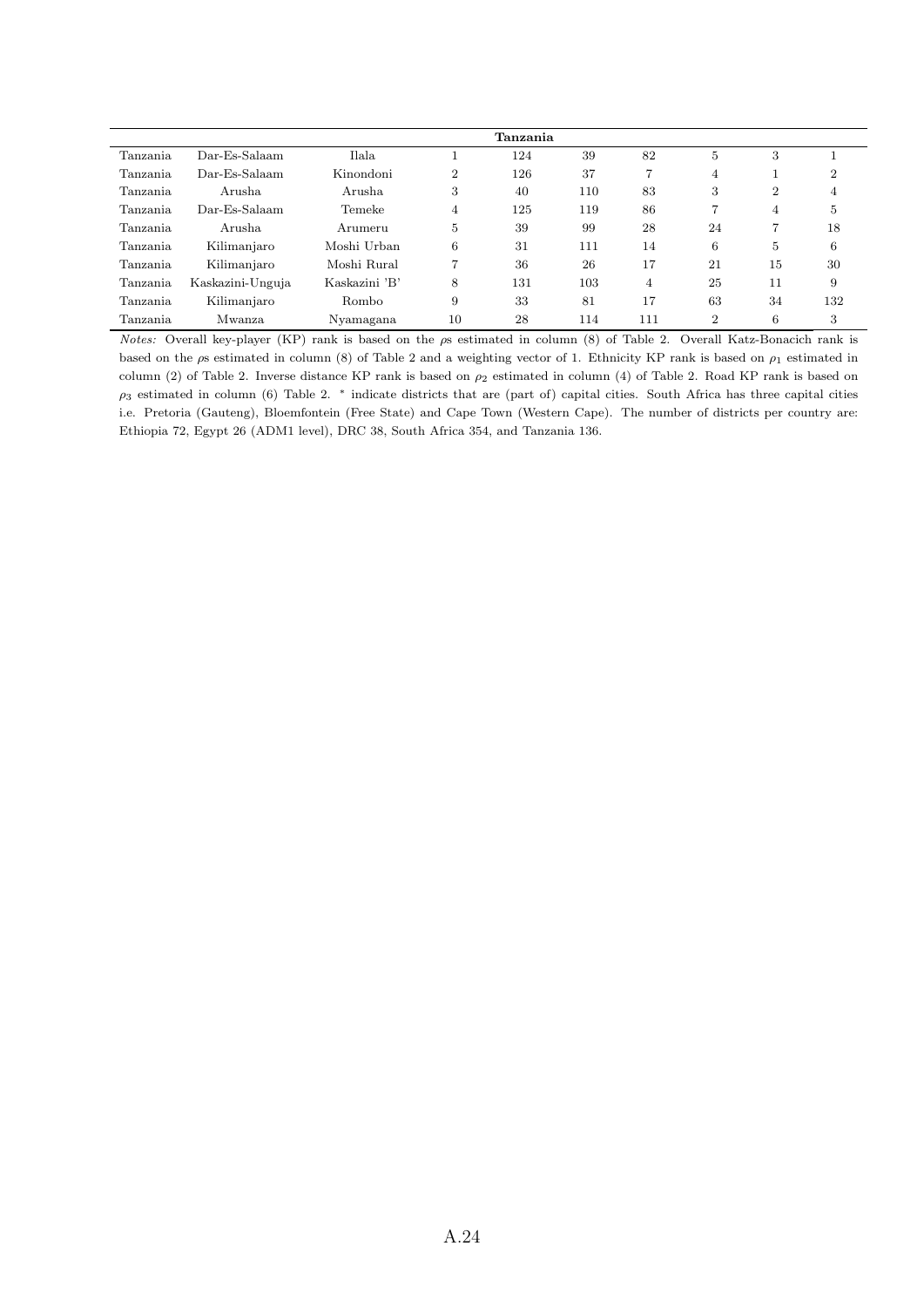# O Top-Ten Rankings from Policy Experiments for Kenya and Nigeria

Table O1 presents the ten districts in Nigeria and Kenya where a counterfactual increase in economic activity (see Section 8.1) would have the largest overall impact. Table O2 presents the ten districts in Nigeria and Kenya where a counterfactual improvement of the road connectivity (see Section 8.2) would have the largest overall impact.

| (1)     | $\left( 2\right)$ | (3)              | (4)            | (5)             |
|---------|-------------------|------------------|----------------|-----------------|
| Country | Province          | District         | Overall        | Overall         |
|         |                   |                  | Rank           | Key-Player Rank |
|         |                   | Nigeria          |                |                 |
| Nigeria | Lagos             | Surulere         | $\mathbf{1}$   | 9               |
| Nigeria | Lagos             | Mainland         | $\overline{2}$ | 8               |
| Nigeria | Lagos             | Shomolu          | 3              | 16              |
| Nigeria | Lagos             | Oshodi/Isolo     | 4              | 18              |
| Nigeria | Bayelsa           | Nembe            | 5              | 771             |
| Nigeria | Lagos             | Amuwo Odofin     | 6              | 10              |
| Nigeria | Lagos             | Alimosho         | 7              | 14              |
| Nigeria | Lagos             | Kosofe           | 8              | 25              |
| Nigeria | <b>Bayelsa</b>    | <b>Brass</b>     | 9              | 769             |
| Nigeria | Delta             | Warri South-West | 10             | 772             |
|         |                   | Kenya            |                |                 |
| Kenya   | Coast             | Lamu             | $\mathbf{1}$   | 48              |
| Kenya   | Central           | Machakos         | 2              | 47              |
| Kenya   | Coast             | Kilifi           | 3              | 46              |
| Kenya   | Coast             | Kwale            | 4              | 3               |
| Kenya   | Central           | Kiambu           | 5              | $\overline{5}$  |
| Kenya   | Central           | Murang'a         | 6              | 7               |
| Kenya   | Eastern           | Machakos         | 7              | 6               |
| Kenya   | Eastern           | Embu             | 8              | 19              |
| Kenya   | Rift Valley       | Nakuru           | 9              | 4               |
| Kenya   | Central           | Kirinyaga        | 10             | 10              |

|  |  |  | Table O1: Top-Ten Rankings from Policy Experiment 1 - Nighttime Lights |  |  |
|--|--|--|------------------------------------------------------------------------|--|--|
|  |  |  |                                                                        |  |  |

Notes: Overall rank reflects the district's overall impact from increasing its average nighttime light pixel value by 10 on average nighttime lights across African districts (see Section 8.1 for a more detailed explanation). This counterfactual exercise is based on the  $\rho s$  estimated in column (8) of Table 3. Nigeria has 775 districts, and Kenya has 48 districts.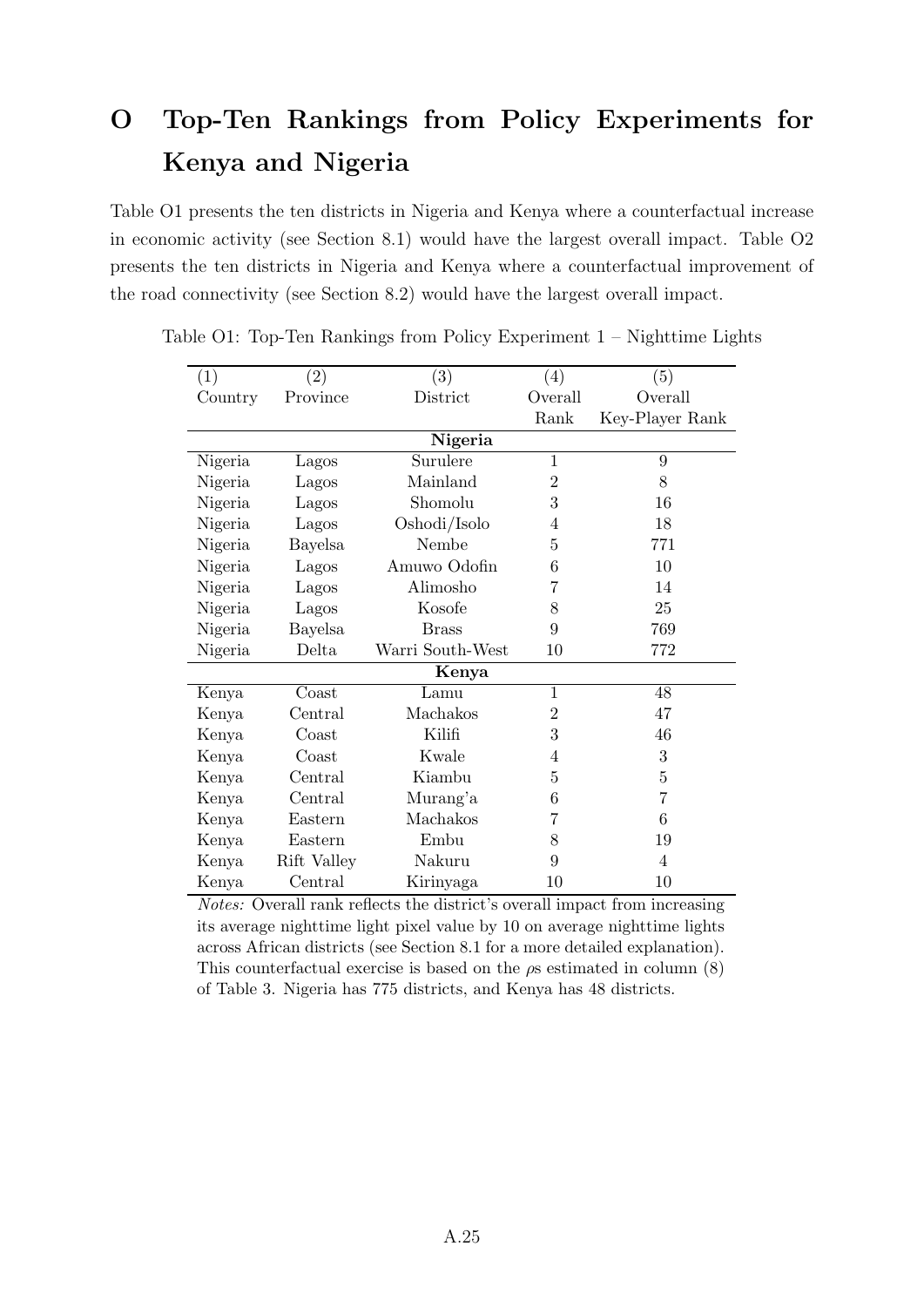| (1)     | $\left( 2\right)$ | $\bar{3})$    | (4)            | (5)             |
|---------|-------------------|---------------|----------------|-----------------|
| Country | Province          | District      | Overall        | Overall         |
|         |                   |               | Rank           | Key-Player Rank |
|         |                   | Nigeria       |                |                 |
| Nigeria | Rivers            | Bonny         | $\overline{1}$ | 763             |
| Nigeria | Rivers            | Okrika        | $\mathbf 1$    | 21              |
| Nigeria | Rivers            | Khana         | 3              | 99              |
| Nigeria | Delta             | Burutu        | $\overline{4}$ | 75              |
| Nigeria | Delta             | Warri North   | 5              | 79              |
| Nigeria | Rivers            | Andoni/O      | 6              | 127             |
| Nigeria | Delta             | Ughelli South | 7              | 45              |
| Nigeria | Rivers            | Abua/Odu      | 8              | 42              |
| Nigeria | Rivers            | Akukutor      | 9              | 766             |
| Nigeria | Bayelsa           | Yenegoa       | 10             | 31              |
|         |                   | Kenya         |                |                 |
| Kenya   | Central           | Machakos      | $\mathbf{1}$   | 47              |
| Kenya   | Eastern           | Wajir         | $\overline{2}$ | 31              |
| Kenya   | Eastern           | Meru          | 3              | 43              |
| Kenya   | Central           | Nyeri         | 3              | 8               |
| Kenya   | Central           | Kirinyaga     | $\overline{5}$ | 10              |
| Kenya   | Central           | Murang'a      | 6              | $\overline{7}$  |
| Kenya   | Eastern           | Machakos      | 6              | 6               |
| Kenya   | Rift Valley       | Narok         | 8              | 9               |
| Kenya   | $\text{Coast}$    | Kwale         | 9              | 3               |
| Kenya   | Rift Valley       | <b>Bomet</b>  | 10             | 24              |
| Kenya   | Rift Valley       | Nakuru        | 10             | 4               |

Table O2: Top-Ten Rankings from Policy Experiment 2 – Roads

Notes: Overall rank reflects the district's overall impact from adding a road link to the contiguous district with the highest average nighttime light pixel value to which there exists no road link (see Section 8.2 for a more detailed explanation). This counterfactual exercise is based on the  $\rho s$  estimated in column (8) of Table 3. Nigeria has 775 districts, and Kenya has 48 districts.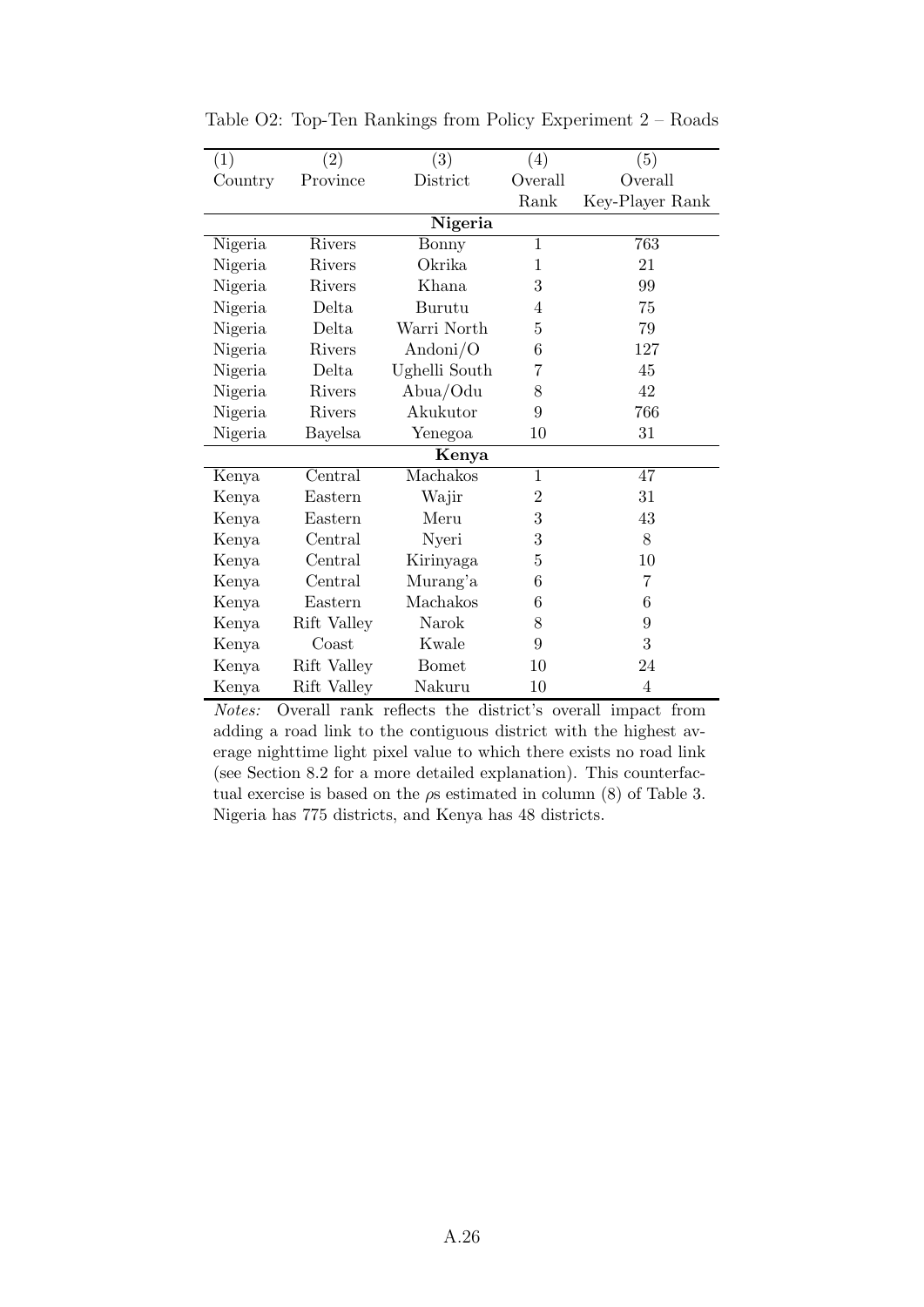# P Top-Ten Rankings from Policy Experiments for Other Populous Countries

Table P1 presents the ten districts in Ethiopia, Egypt, DRC, South Africa, and Tanzania where a counterfactual increase in economic activity (see Section 8.1) would have the largest overall impact. Table P2 presents the ten districts in the same country where a counterfactual improvement of the road connectivity (see Section 8.2) would have the largest overall impact.

| (1)      | (2)              | (3)                | (4)            | (5)              |
|----------|------------------|--------------------|----------------|------------------|
| Country  | Province         | District           | Overall        | Overall          |
|          |                  |                    | Rank           | <b>KP</b> Rank   |
|          |                  | Ethiopia           |                |                  |
| Ethiopia | Amhara           | West Gojam         | $\mathbf{1}$   | $\boldsymbol{9}$ |
| Ethiopia | Addis Ababa      | Addis Ababa        | $\overline{2}$ | 8                |
| Ethiopia | Addis Ababa      | Zone 5             | 3              | 6                |
| Ethiopia | Addis Ababa      | Zone 4             | $\overline{4}$ | $\mathbf{1}$     |
| Ethiopia | Afar             | Zone 5             | 5              | 70               |
| Ethiopia | Oromia           | East Shewa         | 6              | 69               |
| Ethiopia | Oromia           | West Shewa         | 7              | 13               |
| Ethiopia | Amhara           | North Shewa $(K3)$ | 8              | 68               |
| Ethiopia | Addis Ababa      | Zone 2             | 9              | 3                |
| Ethiopia | Addis Ababa      | Zone 3             | 10             | $\overline{2}$   |
|          |                  | Egypt              |                |                  |
| Egypt    | Suhaj            |                    | $\mathbf{1}$   | 18               |
| Egypt    | Al Jizah         |                    | $\overline{2}$ | 24               |
| Egypt    | Asyut            |                    | 3              | 19               |
| Egypt    | Qina             |                    | 4              | 20               |
| Egypt    | Al Minya         |                    | 5              | 22               |
| Egypt    | Matruh           |                    | 6              | 26               |
| Egypt    | As Suways        |                    | 7              | 23               |
| Egypt    | Al Bahr al Ahmar |                    | 8              | 25               |
| Egypt    | Ad Daqahliyah    |                    | 9              | $\overline{5}$   |
| Egypt    | Al Wadi al Jadid |                    | 10             | 13               |

Table P1: Top-Ten Rankings from Policy Experiment 1 (Nighttime Lights) for Populous Countries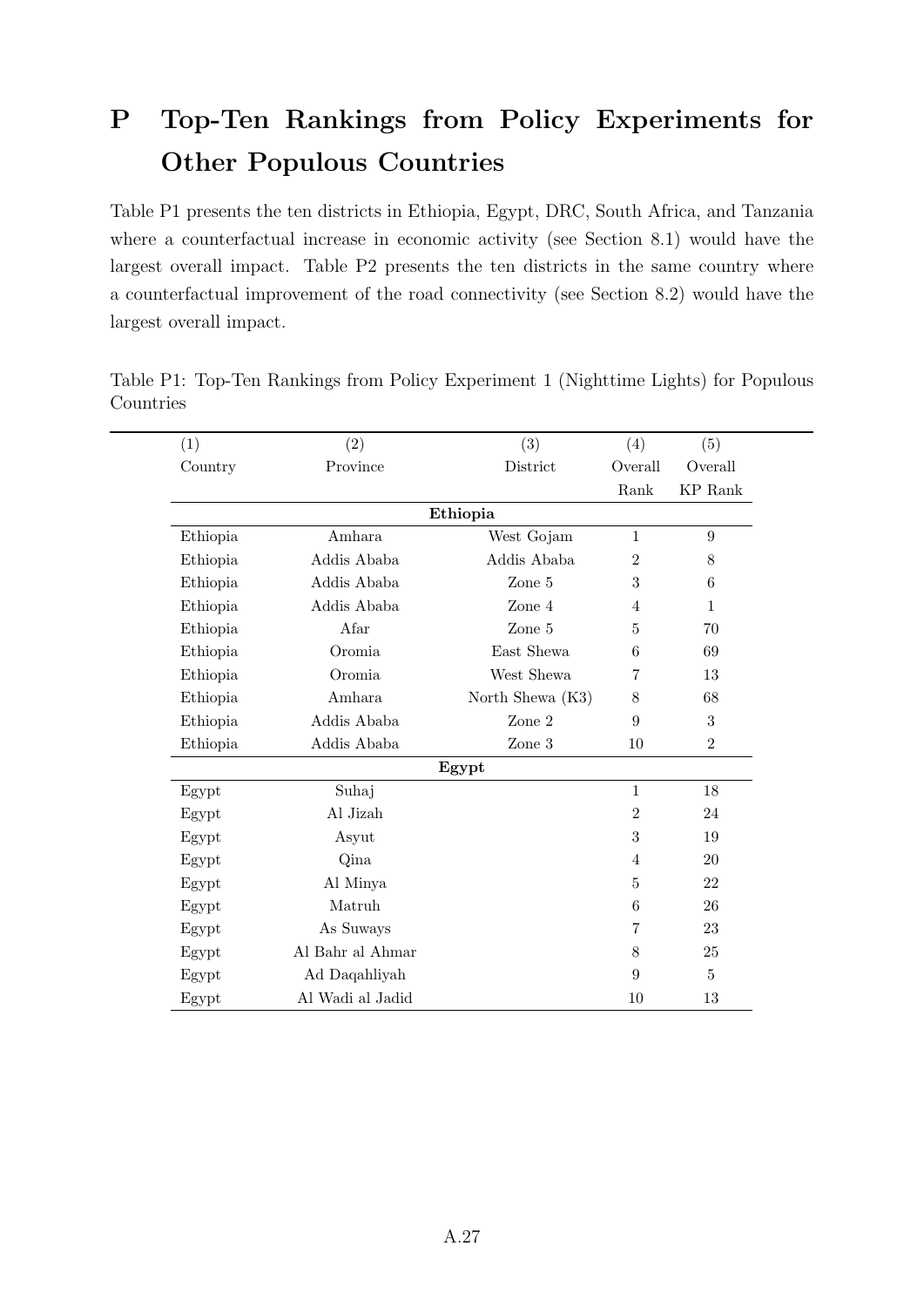|           | Democratic Republic of the Congo (DRC) |                   |                |                |
|-----------|----------------------------------------|-------------------|----------------|----------------|
| $\rm DRC$ | Katanga                                | Haut-Shaba        | $\mathbf 1$    | 37             |
| $\rm DRC$ | Équateur                               | Sud-Ubangi        | $\overline{2}$ | 38             |
| DRC       | Kivu                                   | Sud-Kivu          | 3              | 1              |
| $\rm DRC$ | Katanga                                | Lubumbashi        | 4              | $\overline{5}$ |
| $\rm DRC$ | Kivu                                   | Nord-Kivu         | 5              | 9              |
| DRC       | Bas-Congo                              | Boma              | 6              | 7              |
| DRC       | Kinshasa City                          | Kinshasa          | 7              | 8              |
| DRC       | Bandundu                               | Mai-Ndombe        | 8              | 32             |
| DRC       | Kasaï-Oriental                         | Tshilenge         | 9              | $\overline{4}$ |
| DRC       | Bas-Congo                              | Cataractes        | 10             | 36             |
|           |                                        | South Africa (SA) |                |                |
| <b>SA</b> | Western Cape                           | Wynberg           | $\mathbf{1}$   | 11             |
| <b>SA</b> | Gauteng                                | Pretoria          | $\overline{2}$ | 22             |
| <b>SA</b> | Gauteng                                | Kempton Park      | 3              | 8              |
| <b>SA</b> | Gauteng                                | Randburg          | 4              | 16             |
| <b>SA</b> | Gauteng                                | Wonderboom        | 5              | 37             |
| <b>SA</b> | Gauteng                                | Germiston         | 6              | 13             |
| <b>SA</b> | Western Cape                           | Goodwood          | 7              | 26             |
| <b>SA</b> | Gauteng                                | Alberton          | 8              | 21             |
| <b>SA</b> | Gauteng                                | Bronkhorstspruit  | 9              | 339            |
| <b>SA</b> | Gauteng                                | Johannesburg      | 10             | $\mathbf{1}$   |
|           |                                        | Tanzania          |                |                |
| Tanzania  | Zanzibar West                          | Magharibi         | 1              | 135            |
| Tanzania  | Morogoro                               | Morogoro Rural    | $\overline{2}$ | 136            |
| Tanzania  | Iringa                                 | Iringa Rural      | 3              | 16             |
| Tanzania  | Mwanza                                 | Ilemela           | 4              | 134            |
| Tanzania  | Pwani                                  | Mafia             | 5              | 130            |
| Tanzania  | Zanzibar South and Central             | Zansibar Central  | 6              | 11             |
| Tanzania  | Arusha                                 | Arumeru           | 7              | $\overline{5}$ |
| Tanzania  | Arusha                                 | Simanjiro         | 8              | 127            |
| Tanzania  | Kaskazini-Unguja                       | Kaskazini 'B'     | 9              | 8              |
| Tanzania  | Kilimanjaro                            | Moshi Rural       | 10             | 7              |

Notes: Overall rank is based on counterfactual analysis described in Section 8.1 and the  $\rho s$  estimated in column (8) of Table 3. Overall key-player (KP) rank is based on the  $\rho s$  estimated in column (8) of Table 3 as well. The number of districts per country are: Ethiopia 72, Egypt 26 (ADM1 level), DRC 38, SA 354, and Tanzania 136.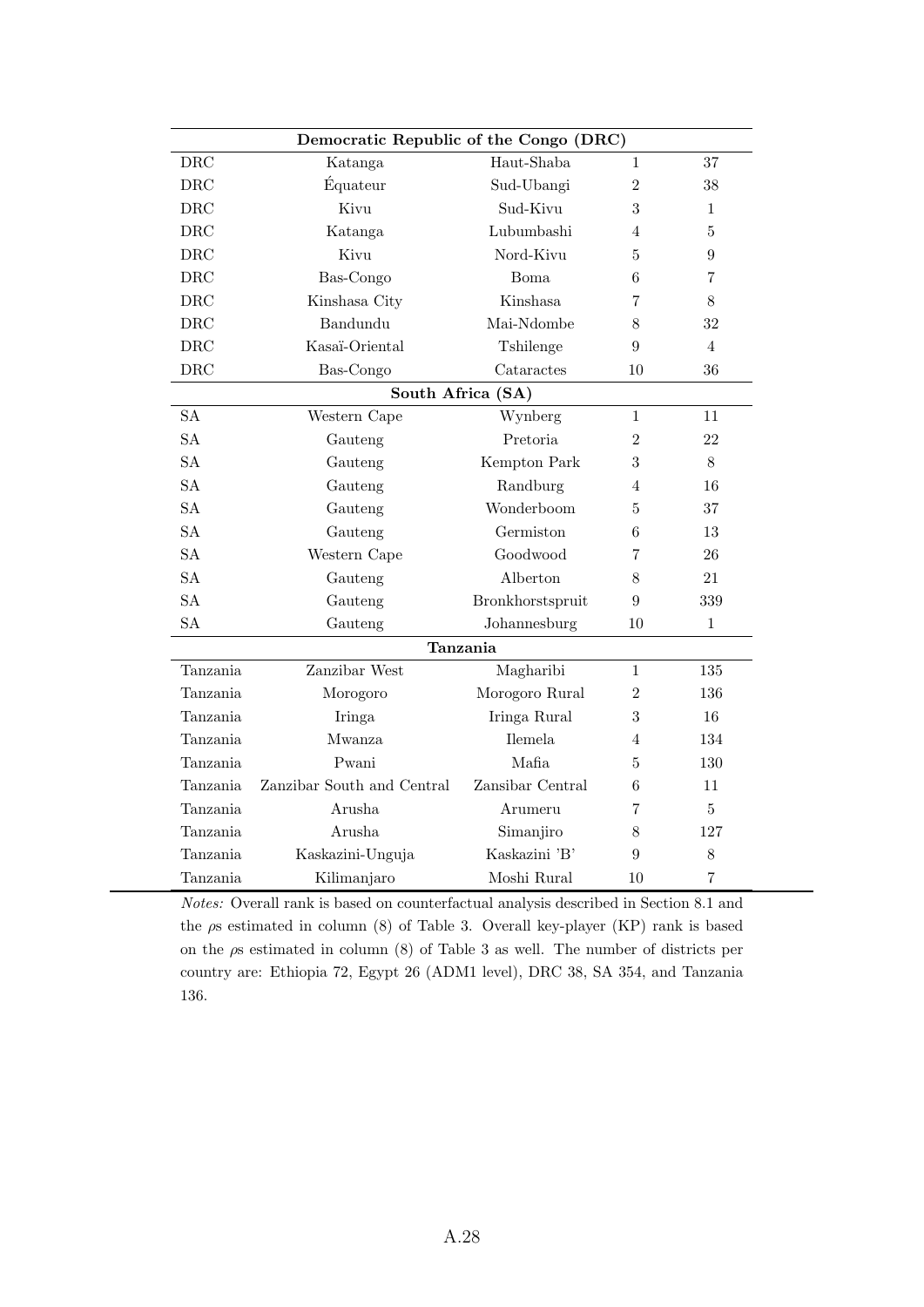| (1)       | (2)                                          | (3)                                    | (4)              | (5)                             |
|-----------|----------------------------------------------|----------------------------------------|------------------|---------------------------------|
| Country   | Province                                     | District                               | Overall          | Overall                         |
|           |                                              |                                        | Rank             | $\mathop{\rm KP}\nolimits$ Rank |
|           |                                              | Ethiopia                               |                  |                                 |
| Ethiopia  | Tigray                                       | Central Tigray                         | $1\,$            | 17                              |
| Ethiopia  | <b>Tigray</b>                                | Easetern Tigray                        | $\overline{2}$   | 16                              |
| Ethiopia  | Afar                                         | Zone 5                                 | 3                | 70                              |
| Ethiopia  | <b>Tigray</b>                                | Southern Tigray                        | 4                | 65                              |
| Ethiopia  | Afar                                         | Zone 4                                 | 4                | 71                              |
| Ethiopia  | Amhara                                       | South Gonder                           | 6                | 66                              |
| Ethiopia  | Amhara                                       | West Gojam                             | 6                | 9                               |
| Ethiopia  | Amhara                                       | North Wollo                            | 8                | 54                              |
| Ethiopia  | Addis Ababa                                  | Zone 5                                 | 9                | $\,6\,$                         |
| Ethiopia  | $SNNP*$                                      | Konso Special Woreda                   | 10               | 29                              |
|           | *Southern Nations, Nationalities and Peoples |                                        |                  |                                 |
|           |                                              | Egypt                                  |                  |                                 |
| Egypt     | Al Qalyubiyah                                |                                        | $\mathbf{1}$     | $\mathbf{1}$                    |
| Egypt     | Ad Daqahliyah                                |                                        | $\mathbf{1}$     | $\bf 5$                         |
| Egypt     | Asyut                                        |                                        | $\boldsymbol{3}$ | 19                              |
| Egypt     | Al Minufiyah                                 |                                        | 3                | 3                               |
| Egypt     | Suhaj                                        |                                        | $\boldsymbol{3}$ | 18                              |
| Egypt     | Al Fayyum                                    |                                        | $\boldsymbol{3}$ | 11                              |
| Egypt     | Al Qahirah                                   |                                        | 3                | 8                               |
| Egypt     | Al Iskandariyah                              |                                        | $\boldsymbol{3}$ | 12                              |
| Egypt     | Al Isma'iliyah                               |                                        | 3                | 15                              |
| Egypt     | Al Buhayrah                                  |                                        | $\boldsymbol{3}$ | $\overline{7}$                  |
| Egypt     | Al Gharbiyah                                 |                                        | 3                | $\overline{2}$                  |
| Egypt     | Kafr ash Shaykh                              |                                        | $\boldsymbol{3}$ | 10                              |
| Egypt     | Dumyat                                       |                                        | $\sqrt{3}$       | $6\phantom{.}6$                 |
| Egypt     | Bani Suwayf                                  |                                        | 3                | 9                               |
|           |                                              | Democratic Republic of the Congo (DRC) |                  |                                 |
| DRC       | Bas-Congo                                    | <b>Bas-Fleuve</b>                      | 1                | 10                              |
| DRC       | Bas-Congo                                    | Boma                                   | $\boldsymbol{2}$ | 7                               |
| DRC       | Bas-Congo                                    | Matadi                                 | $\overline{2}$   | $\overline{2}$                  |
| DRC       | Kivu                                         | Sud-Kivu                               | 4                | $\mathbf 1$                     |
| DRC       | Bas-Congo                                    | Cataractes                             | $\overline{5}$   | 36                              |
| DRC       | Kasaï-Occidental                             | Lulua                                  | 6                | 34                              |
| DRC       | Kivu                                         | Nord-Kivu                              | 7                | 9                               |
| DRC       | Kasaï-Occidental                             | Kasaï                                  | 8                | 21                              |
| $\rm DRC$ | Équateur                                     | Équateur                               | 9                | 16                              |
| $\rm DRC$ | Orientale                                    | Ituri                                  | 10               | 15                              |

Table P2: Top-Ten Rankings from Policy Experiment 2 (Roads) for Populous Countries